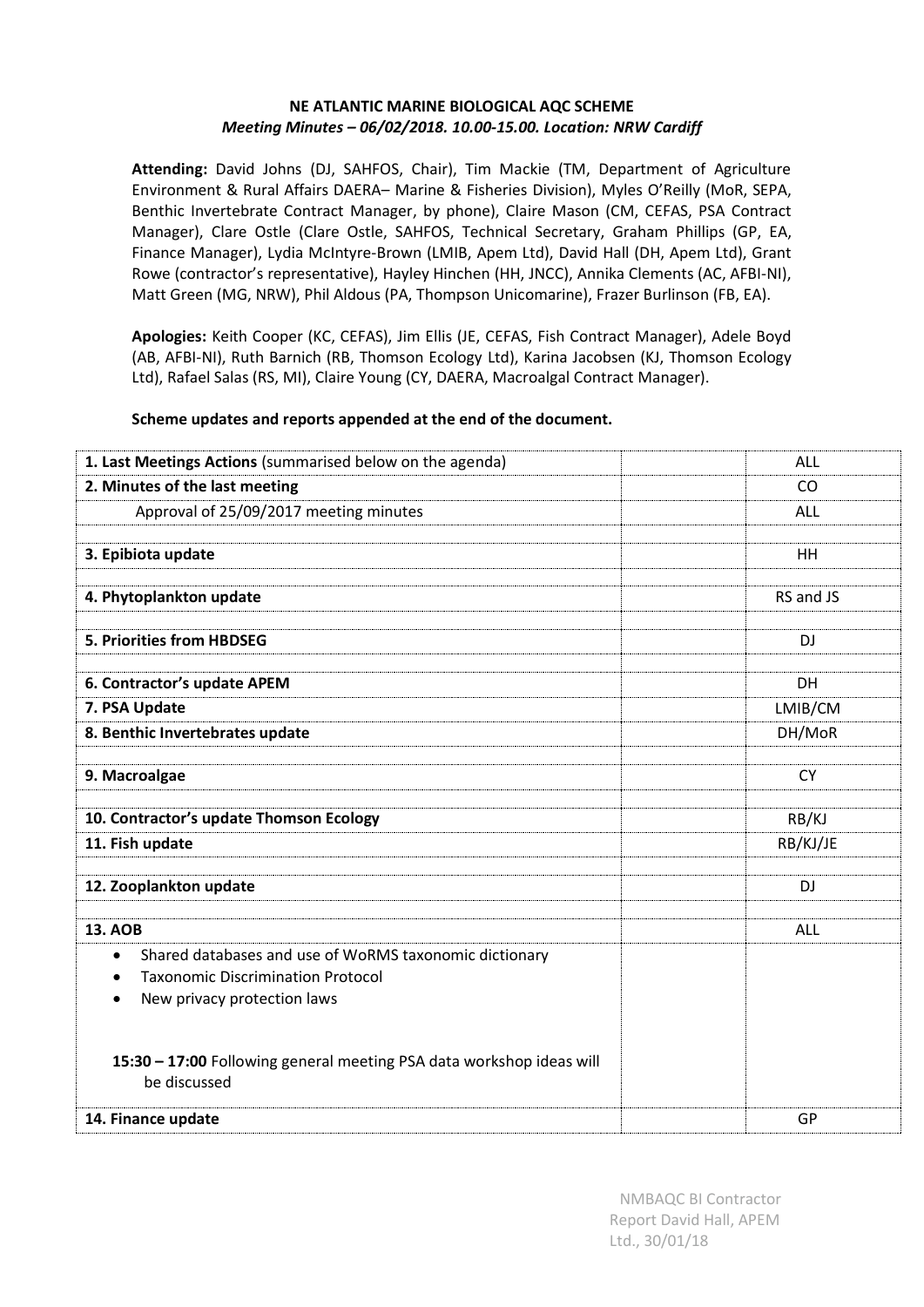### **1. Meetings Actions**

### **ACTIONS still to complete from May 2017 meeting:**

#### **ALL**

- let David J know if there is anything you want bringing up at the next HBDSEG meeting. Next meeting early November. Done.
- if any of the committee have something they would like to see in the new Benthic Inverts, PSA or Fish contracts, please let Graham know. Graham has received feedback, waiting for final comments/feedback asap. Done

### **Myles, Keith, Annika and Tim**

- To discuss QA requirements in tenders, there should be guidelines for CMAs how to write the 5% external auditing and how the process on how to contract this out. Also to discuss how to deal with continued failing of remedial action. Outstanding – only informal chats. Would be useful to get together and discuss this. TM: There is a need to understand how procurement people apply what is included, e.g. Weighting needed? .etc. All four should get in touch with procurement people so that understanding of process is improved (get documentation/guide notes), and then discuss with each other. **ONGOING**
- Annika to send Myles details on a recent case of perpetual remedial action loop. Has been resolved. Could feedback into above issue.

#### **Graham**

• ask Roger for UNICORN support. In progress - Case will hopefully go to next HBDSEG group. Still open, Microsoft halting support of Dbase – Phil Aldous, looking at options. TM: potential to develop in-house solution.

### **Hayley**

to liaise with Henk, Tim and Annika to take epibiota component further  $-$  Absent from meeting, will provide update to committee when possible - done

### **David J**

• investigate what data archives there are and how the data gets in these. In progress, disconnect between CSEG and HBDSEG, need consistency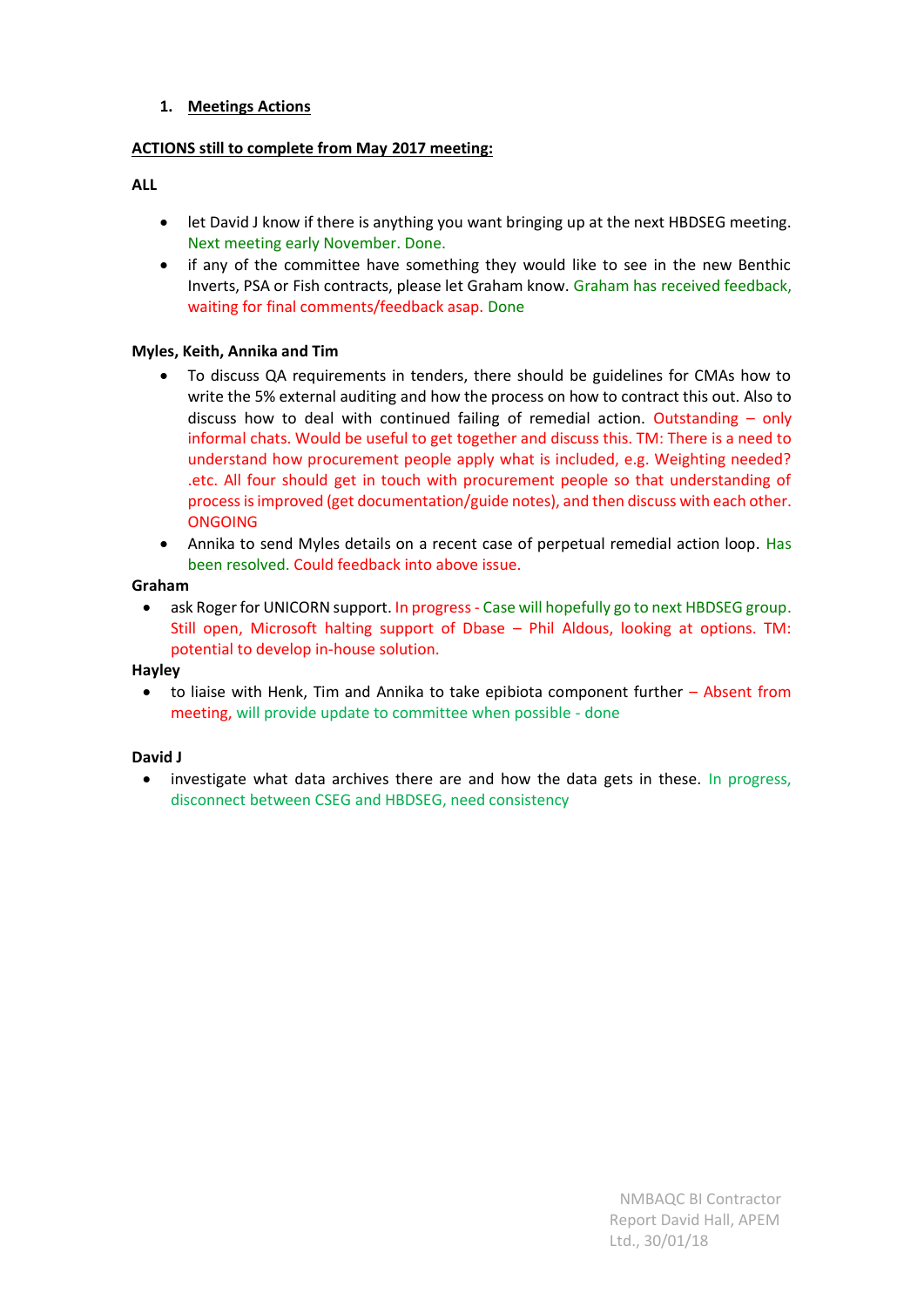### **ACTIONS from September 2017 Meeting:**

### **ALL**

• Component leads to read relevant sections of the annual report 2016/2017 and comment by 10<sup>th</sup> of October 2017- done

**CM**

- Send ideas around for PSA workshop linking with benthic ecologists, to link analysis with use of data -done, short meeting at end of 06/02/18 meeting to take place.
- Get in touch with Ingrid Bakker (RWS CIV< Netherlands) about potential ideas/input for workshop - done

**CO**

- Send reminder to component leads to read through relevant section of annual report done
- Send annual report to MoR once comments received done
- Create guidelines for grade of paper to be used for SOPs combine with MoR draft template for SOPs

### **MoR and DH**

• Draft template for SOPs that is useable on range of machines, and then send to component managers for comment. DH has sent MOR a template for editing (25/09/17). ONGOING

**DJ**

- Produce index of ring test specimens for zooplankton similar to benthic
- NMBAQC should be in consistent data management system as needs quality flags, DJ to bring it up with HBDSEG and DASSH / Medin- discussed during HBDSEG, there will be a follow-up data meeting in March 2018 ONGOING – this is an issue with all groups, appears that everyone is working towards MEDIN-MERMAN data-flow

**MG**

• To send details to the committee about database being developed for use within NRW will keep committee updates with any changes, currently use Marine Recorder.

**HH**

• To write an update on the epibiota component and send to committee- done

### **2. Previous meeting minutes approved by all present.**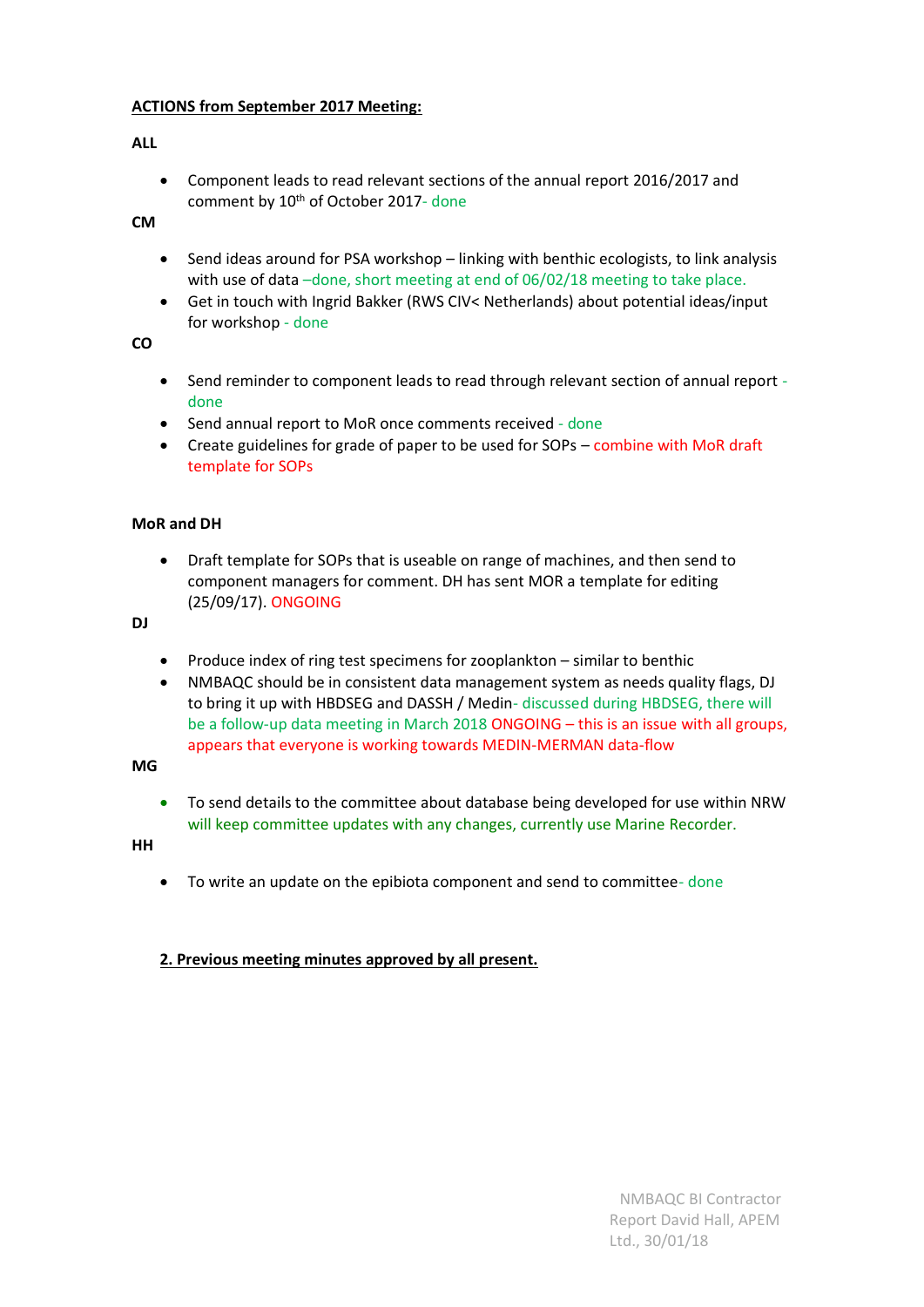### **06/02/2018 Meeting notes:**

Issue with database co-ordination, lots of common issues. Data archives: There is a need to be able to combine different data types (chemical, biological etc) and formats, with quality flags. MG: Marine Recorder is freely available, and so far is fairly useful. Potential for combining? Qualifiers need to be there – nomenclature, quality flags etc. WoRMS is improving for this. [Link](#page-3-0)  [to action for this.](#page-3-0)

Stills and Video: Need to make sure update groups to keep people in the loop about potential workshops – Gardline is developing software. Communication is key. Lots of new techniques developing (machine learning etc), aim to keep discussion and knowledge progressing. Longterm monitoring: how to maintain repeatability – need specific objectives, and regular discussions/meetings. Potential for Defra funding - R and D proposal? [Link to action for this.](#page-3-1)

Interest is in training workshops – need to find ways to advertise. Social media advertisement, facebook, twitter. Facebook – can feed into individual groups. University advertisement? PhD students etc. Researchgate. PORCUPINE – conference? Take leaflets/posters. Important to advertise importance of external quality control. [Link to action for this.](#page-3-2)

### **Actions from current meeting - February 06/02/2018**

**ALL:** 

- Please can each component lead send Clare Ostle the latest contact email for their component for future correspondence. Done
- Next HBDSEG meeting will be  $27<sup>th</sup>$  March please let TM or DJ know if you want anything raised. Done
- <span id="page-3-2"></span>• Advertise NMBAQC where possible. ONGOING
- Please check with your institution protocol for new privacy policy laws starting in May, as this may effect email lists etc.

### <span id="page-3-0"></span>**ALL: GP, TM, PA, AC, HH, MG, DJ, CM:**

• Co-ordinate to work on solution to update/new UNICORN, and changes in Dbase support – Microsoft is no longer supporting this. Potential to work together/help move towards co-ordinated database development.

<span id="page-3-1"></span>**HH:** 

- Send taxonomic discrimination protocol with blurb to Clare Ostle for upload to website, and publicise via any avenues available. Done
- Send discussions around workshop to committee, and look into potential for facilitators for workshop. Aim to get workshop agenda/concrete dates etc. done by May 2018.
- Follow up with Mark Lewis and Ian Mitchel in Aberdeen for thoughts on best practice for seabirds

**RS:**

• Send Phytoplankton update to committee (in future please send update prior to meeting)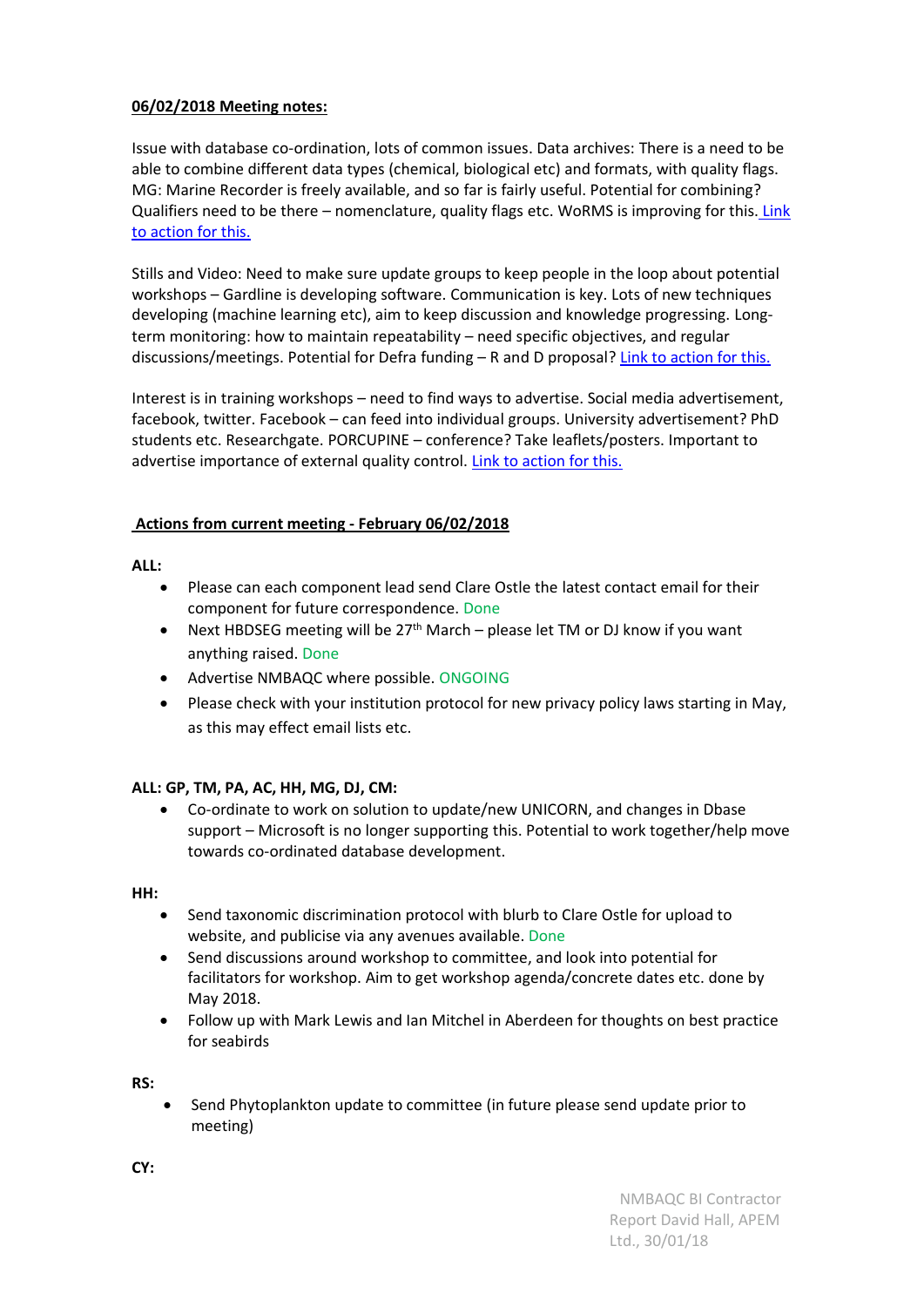• Send Macroalgae update to committee (in future please send update prior to meeting)

### **LMB and CM:**

- provide metadata with benchmark data for their reports
- Write up document for website on workshop
- Update guidelines on what to do about asbestos

### **DJ:**

• On behalf of NMBAQC send thank you to MESL - done

#### **PA:**

• Please send committee example statement about new privacy protection laws

### **MoR and DH:**

• Discuss TDP with David Hall and circulate ideas with committee, initiate plan to progress with this.

### **CO:**

- Go through to update website, email Cefas to find out if umbraco update possible  $$ ongoing, reliant on feedback from group
- Update poster, make into leaflet/powerpoint. Send around.
- Collate previous meeting actions that are still incomplete. done

### **3. Epibiota update: HH:**

- Since the last meeting we have begun running contracts to create procedural guidance for the use of ROVs and AUVs for benthic marine monitoring (ROV nearly complete). In these guidelines we will link to the existing NMBAQC operational and interpretation guidance for imagery data and the guidance will support practitioners in using these more novel techniques, particularly in relation to epifaunal data collection.
- We also have an epibenthic taxonomic discrimination protocol (TDP) in development, which is nearly ready for circulation through NMBAQC to the wider community for expert input. I just need to check with the primary author that they are happy when they are available at the end of January.
- I am also having a discussion with JNCC and Cefas colleagues on 30<sup>th</sup> January about taking forward plans for a workshop on video and stills data, what issues are arising, what resources would help improve consistency further and what objectives a future ring test would have.

### **4. Phyto update:** Apologies sent

### **5: Priorities for HBDSEG: DJ**

Next meeting will be  $27<sup>th</sup>$  March – please let TM or DJ know if you want anything raised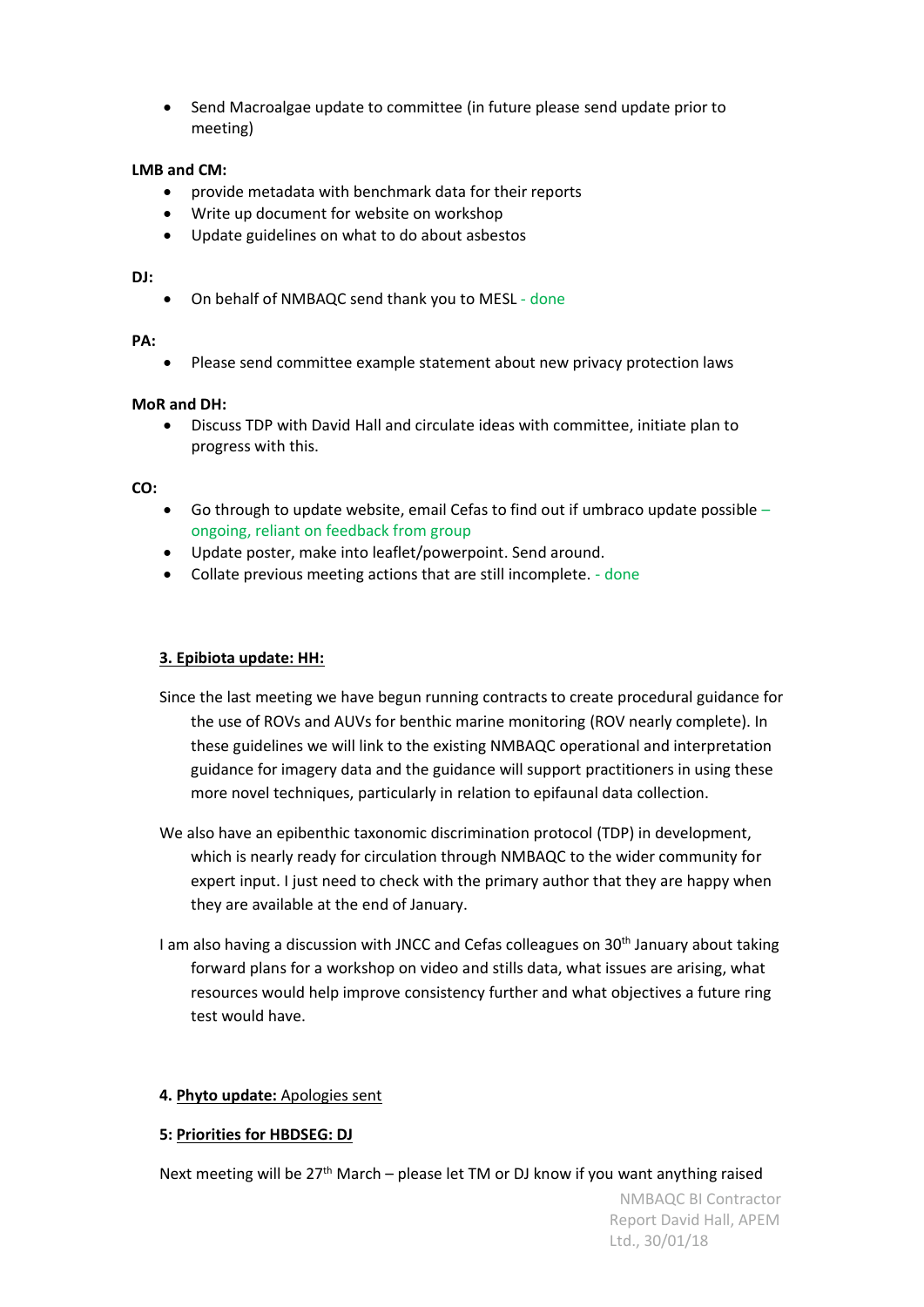### **6: Contractor's update APEM: DH (see appended reports)**

### **7: PSA update: (see appended report)**

- **LMB and CM:** Everything running smoothly, exercises completed, reports being finalised, and will be sent to CO for upload to the website. Workshop just before Christmas, 2 different Laser manufacturers did demonstrations, which was very informative and worked well. Good feedback. Asbestos risk from samples was mentioned, and lots of queries from this - participants would like more information on this issue and procedures required. Differences in laser used should be stated in methods statement. [See detailed update at end of document.](#page-7-0)
- **GR:** Query can NMBAQC provide all metadata with benchmark data for their reports? LMB and  $CM = yes$

### **8: Benthic Inverts update (see appended report)**

- **DH:** Ringtests results coming in, and will be marked in context of key from when they did the test. Vasily's key will be finalised hopefully soon, this was a lot of work. Audit – potentially 30 samples to come in, deadlines have been extended due to special circumstances. No issues. MoR still finalizing NMBAQC Standard Taxonomic Literature List will soon be available for circulation. NMBAQC - Send thank you to MESL. Workshop will go ahead now have 11. [See detailed update at end of document.](#page-13-0)
- **9: Macroalgae update :** Apologies sent.

### **10: Contractors update Thomson Ecology (see appended report)**

### **11: Fish update (see appended report)**

- **PA**: F\_2415 YN need to get swapped around**.** Results are currently being analysed and interim reports are being prepared. 30<sup>th</sup> March Annual Report deadline all working towards. [See detailed update at end of document.](#page-21-0)
- **GR:** Query: 1 photo: PA: This follows protocol confirmed with Jim felt that 1 photograph was sufficient. DH: Series of images of each fish required as specified in protocol? How ring-test used to work – included images of specific specimen regions. PA: Fair comment CM: Will flag with Jim.
- **MoR**: Reverse ringtest: Mentions "North West Europe" yet we are described as northeast Atlantic, may be better to keep this consistent in reports. Reference to WFD monitoring may be more appropriate than to CSEMP. PA: Noted

### **12: Zooplankton update**

**DJ:** All running as planned. SAHFOS plan to run zooplankton test in 2018.

### **13: AOB**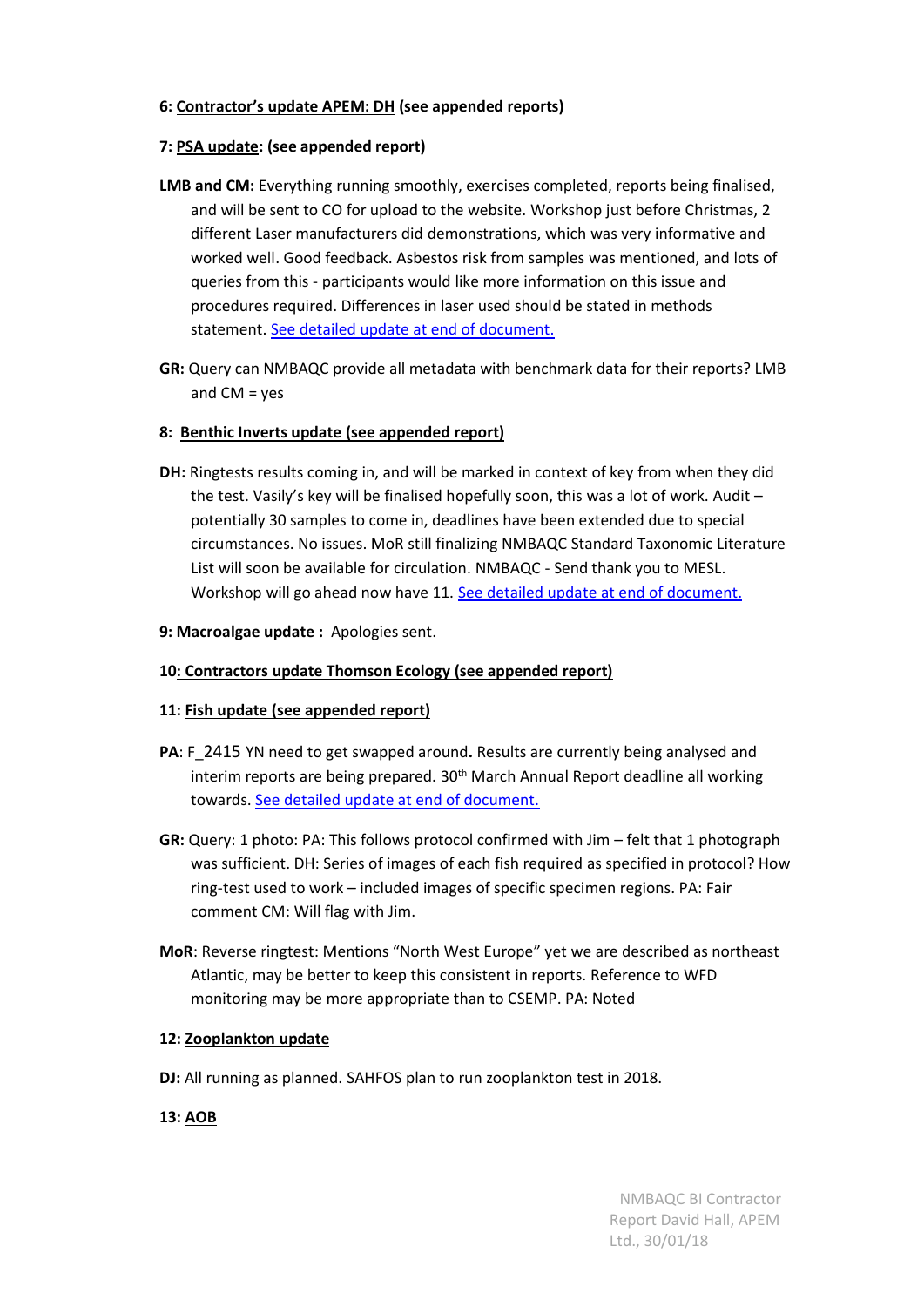- **DJ:** New GDPR data protection rules from EU takes effect from end of May 2018. Email lists, business cards – data breach. How do NMBAQC approach this? We need a sign up package, send an email to all contacts stating if happy to use contacts. PA: Has an example he can send.
- **MG:** TDP what are we doing with this? MoR: We do plan to move forward with this, however still working on funding. Will chat with David H. and circulate to committee on how to move forward.
- **Shared database covered previously.** Steer from HBDSEG is to use WoRMS, attributes are available within database for species traits information.
- **GP:** Behind on getting out contracts to be re-tendered, coming out asap. Likely June time.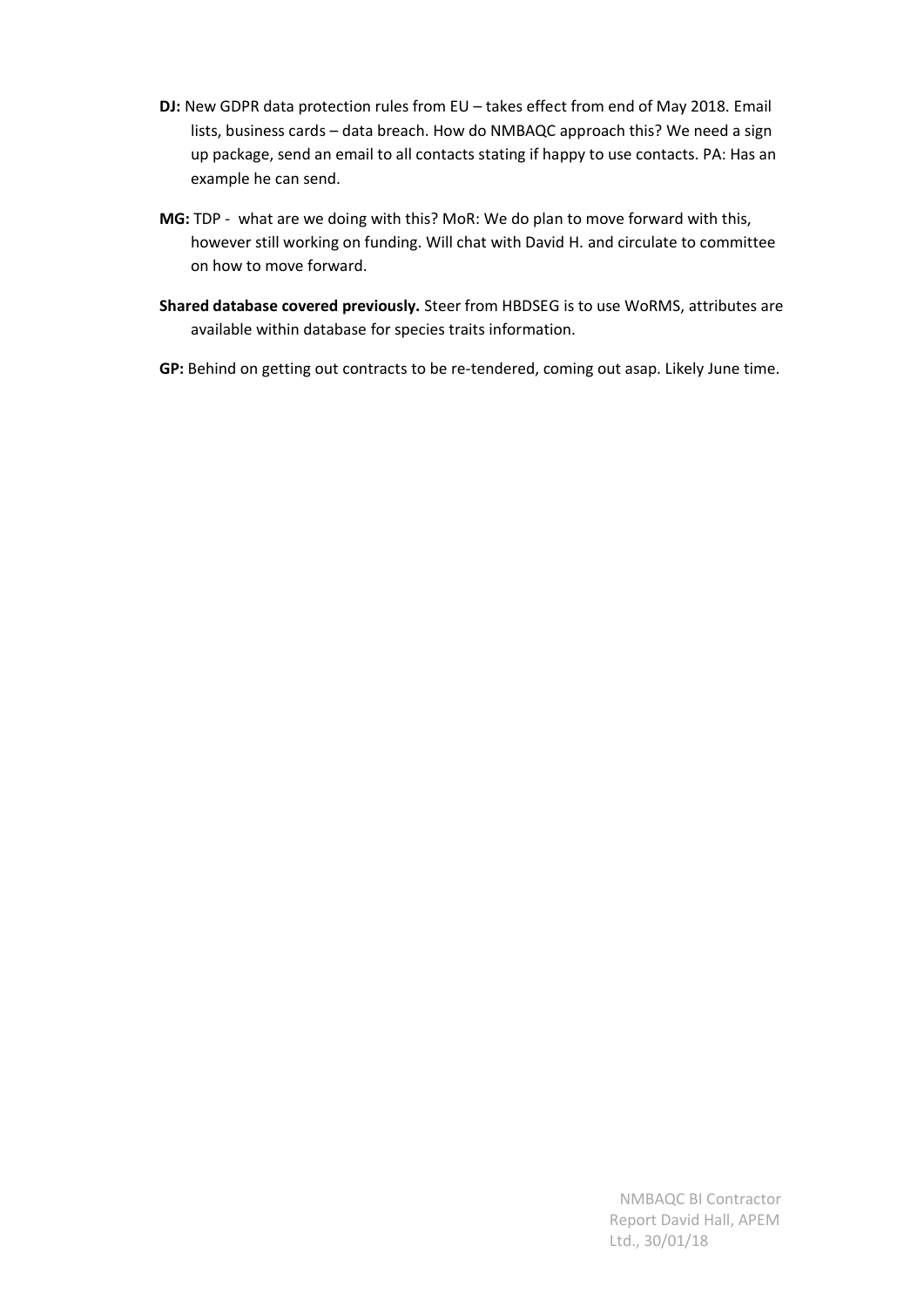<span id="page-7-0"></span>

**NMBAQC Committee Meeting** 

# **6 th February 2018, NRW Ty Cambria, Cardiff, 10:00 – 15:00**

**PARTICLE SIZE ANALYSIS COMPONENT PROGRESS REPORT**

| 2017-18, Year 24 |
|------------------|
|------------------|

**1. Subscriptions** 

| <b>LabCode</b> | PS64/65                  | PS66/67                  | PS-OS10/11/12                |
|----------------|--------------------------|--------------------------|------------------------------|
| PSA_2401       | $1\,$                    | $\mathbf{1}$             | $\mathbf{1}$                 |
| PSA_2402       | $\mathbf{1}$             | $\mathbf{1}$             | $\mathbf{1}$                 |
| PSA_2403       | $\mathbf{1}$             | $\mathbf 1$              | $\mathbf{1}$                 |
| PSA_2404       | $\mathbf{1}$             | $\mathbf 1$              | $\mathbf{1}$                 |
| PSA_2405       | $\mathbf 1$              | $\mathbf 1$              | $\mathbf{1}$                 |
| PSA_2406       | $\mathbf{1}$             | $\mathbf 1$              | $\mathbf{1}$                 |
| PSA_2407       | $\mathbf{1}$             | $\mathbf{1}$             | $\mathbf{1}$                 |
| PSA_2408       | $\mathbf{1}$             | $\mathbf{1}$             | $\frac{1}{2}$                |
| PSA_2409       | $\mathbf{1}$             | $\mathbf 1$              | $\overline{a}$               |
| PSA_2410       | $\mathbf{1}$             | $\mathbf{1}$             | $\qquad \qquad \blacksquare$ |
| PSA_2411       | $\mathbf{1}$             | $\mathbf{1}$             |                              |
| PSA_2412       | $\mathbf{1}$             | $\mathbf 1$              | ٠                            |
| PSA_2413       | $\mathbf{1}$             | $\mathbf 1$              | $\overline{\phantom{a}}$     |
| PSA_2414       | $\mathbf{1}$             | $\mathbf{1}$             | $\overline{a}$               |
| PSA_2415       | $\mathbf{1}$             | $\mathbf{1}$             | $\overline{\phantom{a}}$     |
| PSA_2416       | $\mathbf 1$              | $\mathbf 1$              | $\overline{\phantom{a}}$     |
| PSA_2417       | $\blacksquare$           |                          | $\mathbf{1}$                 |
| PSA_2418       |                          |                          | $\mathbf{1}$                 |
| PSA_2419       |                          |                          | $\mathbf{1}$                 |
| PSA_2420       | $\overline{a}$           | $\blacksquare$           | $\mathbf{1}$                 |
| PSA_2421       | $\overline{a}$           |                          | $\mathbf{1}$                 |
| PSA_2422       | $\overline{\phantom{a}}$ | $\overline{\phantom{a}}$ | $\mathbf{1}$                 |
|                |                          |                          |                              |
| $\bullet$      | 16                       | 16                       | 13                           |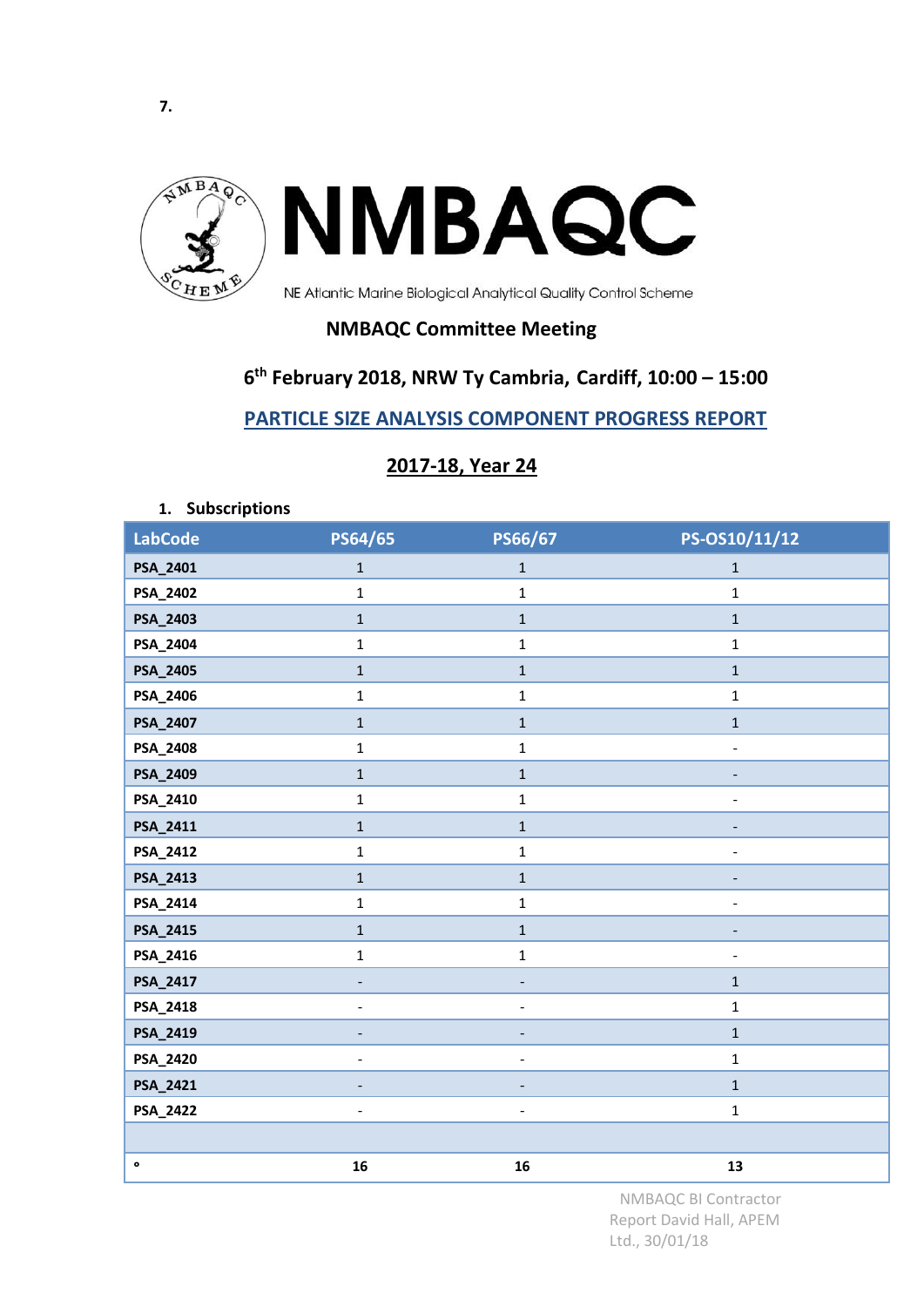# **2. 2017-2018, Year 24 Operations**

All PS exercises were distributed in line with the 2017-2018 timetable (available below). Returns and results are summarised in the table below.

| <b>Exercise</b>       | <b>Status</b>                                                                                                                                                                                                               | <b>Returns / Comments</b>                                                                                                                   |  |  |  |
|-----------------------|-----------------------------------------------------------------------------------------------------------------------------------------------------------------------------------------------------------------------------|---------------------------------------------------------------------------------------------------------------------------------------------|--|--|--|
| <b>PS64</b>           | Samples distributed 10/07/17<br>Sample deadline passed (08/09/17)<br>Interim report complete and issued<br>(04/10/17) Exercise complete                                                                                     | Mud/Sand Test<br>16 out of 16 returns received                                                                                              |  |  |  |
| <b>PS65</b>           | Samples distributed 10/07/17<br>Sample deadline passed (08/09/17)<br>Interim report complete and issued<br>(04/10/17)<br><b>Exercise complete</b>                                                                           | Sand/ Gravel Test<br>16 out of 16 returns received                                                                                          |  |  |  |
| <b>PS66</b>           | Samples distributed 13/10/17<br>Sample deadline (15/12/17)<br>Interim report complete and issued<br>(18/01/17) Exercise complete                                                                                            | <b>Diamicton Test</b><br>15 out of 16 returns received                                                                                      |  |  |  |
| <b>PS67</b>           | Samples distributed 13/10/17<br>Sample deadline (15/12/17)<br>Interim report complete and issued<br>(18/01/17)<br><b>Exercise complete</b>                                                                                  | <b>Gravel Test</b><br>15 out of 16 returns received                                                                                         |  |  |  |
| <b>PS-OS07-</b><br>09 | Samples requested 10/07/17<br>Data submission deadline passed<br>(31/07/17)<br>Sample submission deadline passed<br>(31/08/17)<br>Deadlines extended to end Dec 17<br>Reports due (02/03/18)<br><b>Exercise in progress</b> | 12 out of 13 lists of samples received<br>36 out of 39 samples selected<br>36 out of 39 workbooks received<br>36 out of 39 samples received |  |  |  |

a. **Issues arising**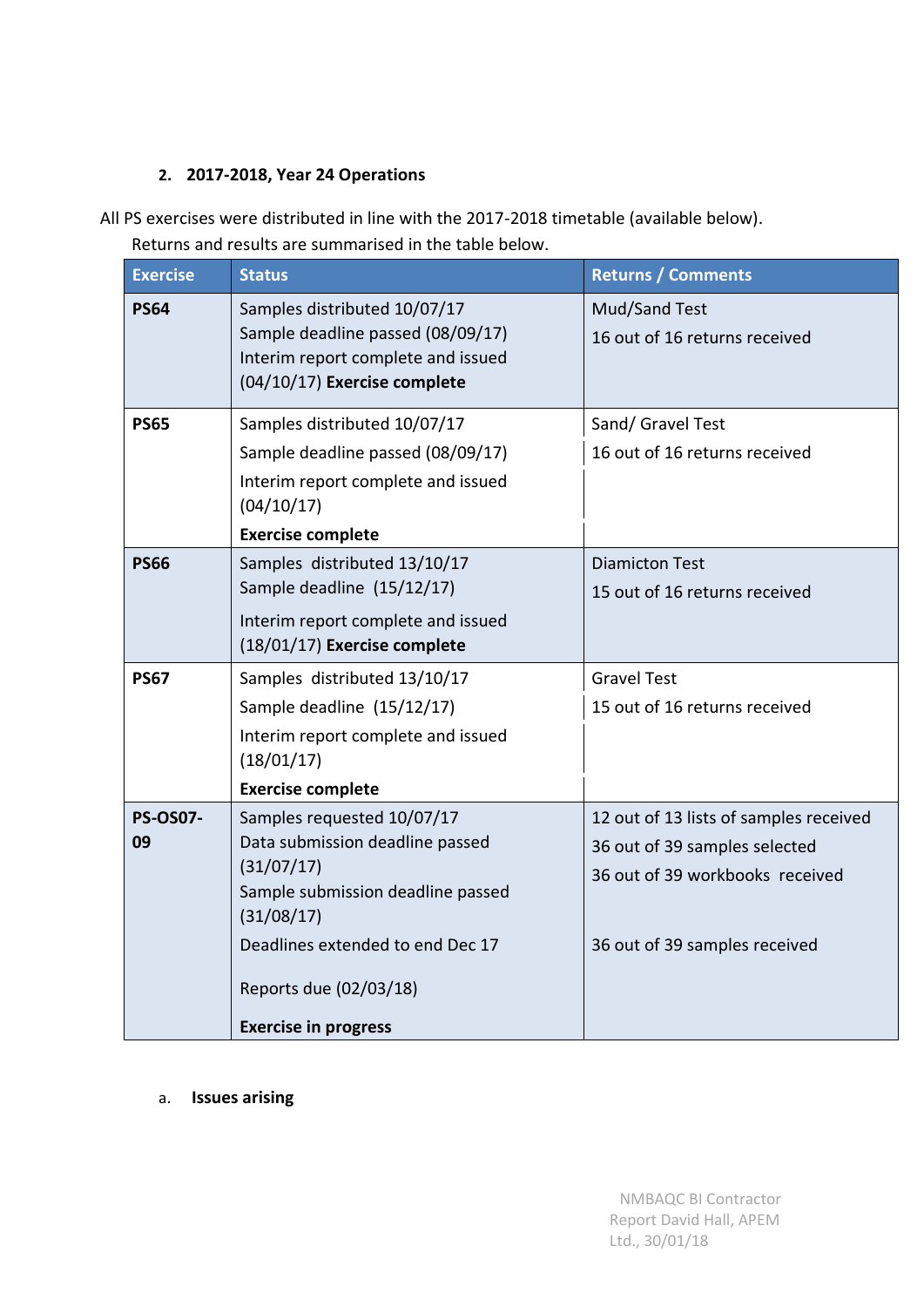- The deadline for PS-OS submission has been extended to increase returns. There is one data set outstanding; the participant has been sent reminders. All other selected samples have been received.
- The deadline for PS66 & 67 interim reporting was extended to 19/01/2018 due to late returns of participant results. Three participants (PSA\_2401, PSA2402 and PSA\_2414) asked for and were offered extensions to the deadline and two participants (PSA\_2409 and PSA\_2413) were late to provide data and did not request extensions.
- One participant (PSA\_2415) chose not to participate in PS67 and (PSA\_2409) chose not to participate in PS66; both sent emails notifying non–participation.

# b. **Workshop**

The PSA workshop originally planned for October took place on  $7<sup>th</sup>$  December. Chris Mann (NLS) kindly hosted the workshop at Olympia House in Leeds. The aim of the workshop was to refine the PSA methodology, primarily problems that have arisen from laser analysis. Twenty-three people attended the workshop. The programme comprised laser demonstrations by Malvern and Meritics, and presentations by Claire Mason, Ken Pye and Simon Blott.





NE Atlantic Marine Biological Analytical Quality Control Scheme

### **Particle Size Component 2017-2018 Timetable (Scheme Year 24)**

| <b>Module / Exercise</b> | <b>Event</b>        | <b>Date</b> |
|--------------------------|---------------------|-------------|
| PS64 & PS65              | Samples distributed | 10/07/17    |
|                          | Results deadline    | 08/09/17    |
|                          | Interim reports     | 22/09/17    |
|                          | Final report        | 10/11/17    |
|                          |                     |             |
| PS66 & PS67              | Samples distributed | 13/10/17    |
|                          | Results deadline    | 15/12/17    |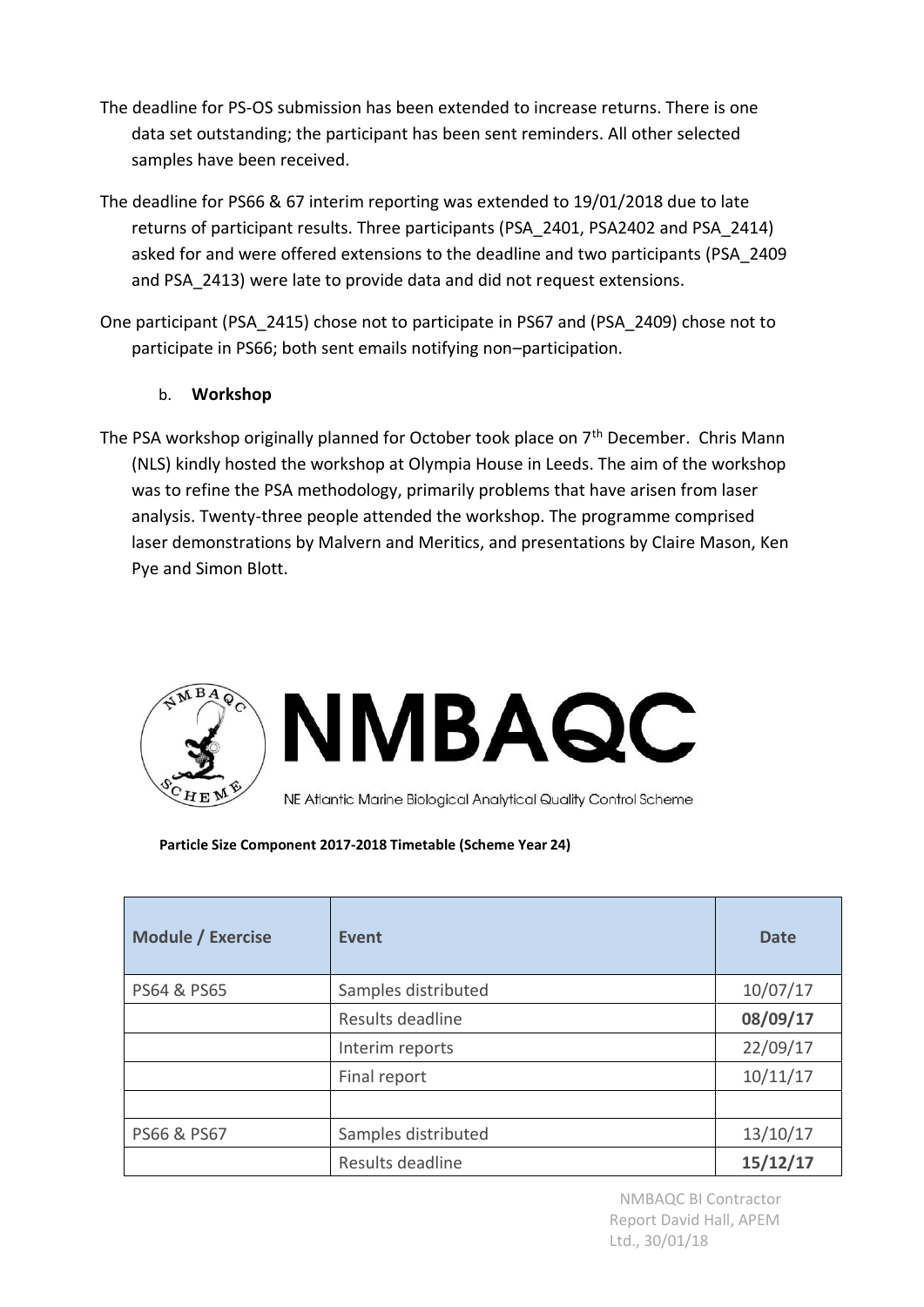|               | Interim reports                               | 12/01/18      |
|---------------|-----------------------------------------------|---------------|
|               | Final report                                  | 09/03/18      |
|               |                                               |               |
| PS-OS10-12    | Request for sample data distributed           | 10/07/17      |
|               | Data submission deadline for sample selection | 31/07/17      |
|               | Selected samples submission deadline          | 31/08/17      |
|               | Interim reports                               | 02/03/18      |
|               | Final report                                  | 30/03/18      |
|               |                                               |               |
| 2017 Workshop | EA / NLS Leeds                                | $6 - 7/12/17$ |

# **Summary of Feedback Questionnaires.**

*Management and provision of services*

**Q1**. How satisfied are you with the overall management (NMBAQC Committee) of the Scheme's **PS Component**?

Average score – 4.67 Comments: -

**Q2**. How satisfied are you with the overall services provided by the Scheme's contractor (APEM Ltd.) for the **PS Component** (i.e. quality of service, communication, etc.)?

Average score – 4.67 Comments: -

**Q3**. How satisfied are you with communication received from the Scheme's contractor (APEM Ltd.)?

Average score – 4.33 Comments:

**Q4**. If you contacted the Scheme's contractor (APEM Ltd.) were you satisfied that your query was dealt with quickly and efficiently?

Average score – 5.00 Comments – Lydia F. is very good about getting back to us when we do have any questions.

### *Technical Modules*

**Q5.** How satisfied are you with the service provided for the PS module to date?

Average score – 4.67 Comments – No problems and are happy to participate in this scheme.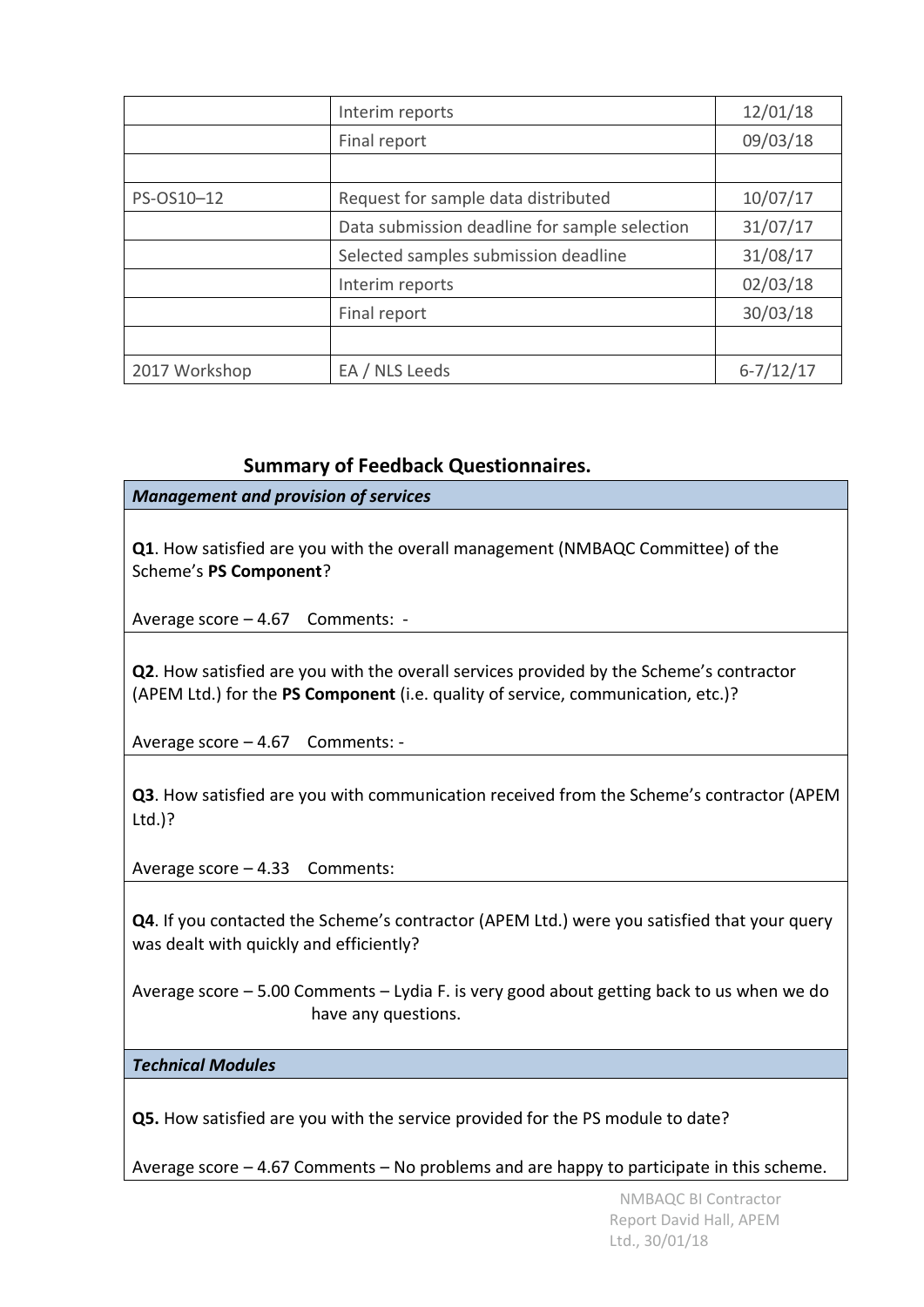**Q6.** Can you provide any specific comments regarding the samples circulated for the **PS exercises**, the data submission mechanism and reporting format?

- No complaints or suggestions as the exercise is and always has been quite straightforward. The pots come well wrapped and clearly labelled. The data submission mechanism and reporting format is routine.
- I find the current system for data submission and reporting satisfactory as well as the quality and type of testing material sent out for analysis.
- The lower cut-off for reporting at 0.086 um is inadequate. It results in artificial truncation of the distribution produced by some instruments.

The amount of metadata information requested is now insufficient, but it is unclear how it is being used in the lab performance assessment process.

Some of the results spreadsheet templates provided have contained errors – subsequently corrected.

Need for additional checks before sending out.

The whole procedure of wet separation at 1 mm, and comparison of results obtained when wet separation is undertaken at 63 um or some other size limited, needs to be revisited. The results spreadsheets should contain the actual dry weights of material set separated (>1mm, < 1mm), and the weights retained on each sieve during dry sieving to establish if:

(a) The whole sample has been sieved rather than a split and (b) whether the sample was large enough to be considered representative.

The variation in results obtained from 3 x 3 laser analyses undertaken on each sample is not assessed or quantified in the spreadsheets or the results generally given in the summary reports; the spreadsheet simply calculates an average for the nine and uses the average for merging with the sieving results. It would useful to quantify the variability in the 9 laser results for each lab.

**Q7**. How satisfied are you with the service provided for the **PS-OS module** to date?

- It was a bit confusing this year as the dates listed online didn't match with what happened but all in all it is fine as it became clear once we contacted APEM
- It needs to be clarified if the samples submitted for the PS OS module should have been analysed by the strict NMBAQC protocol - i.e. wet separation and screening at 1 mm, weight determination of the > 1mm and < 1m fractions. At present some labs are submitting only < 1mm material, often dried / freeze dried, with no sub-sample pot of unadulterated sample from the parent sample; this makes comparison with QC reanalysis results difficult.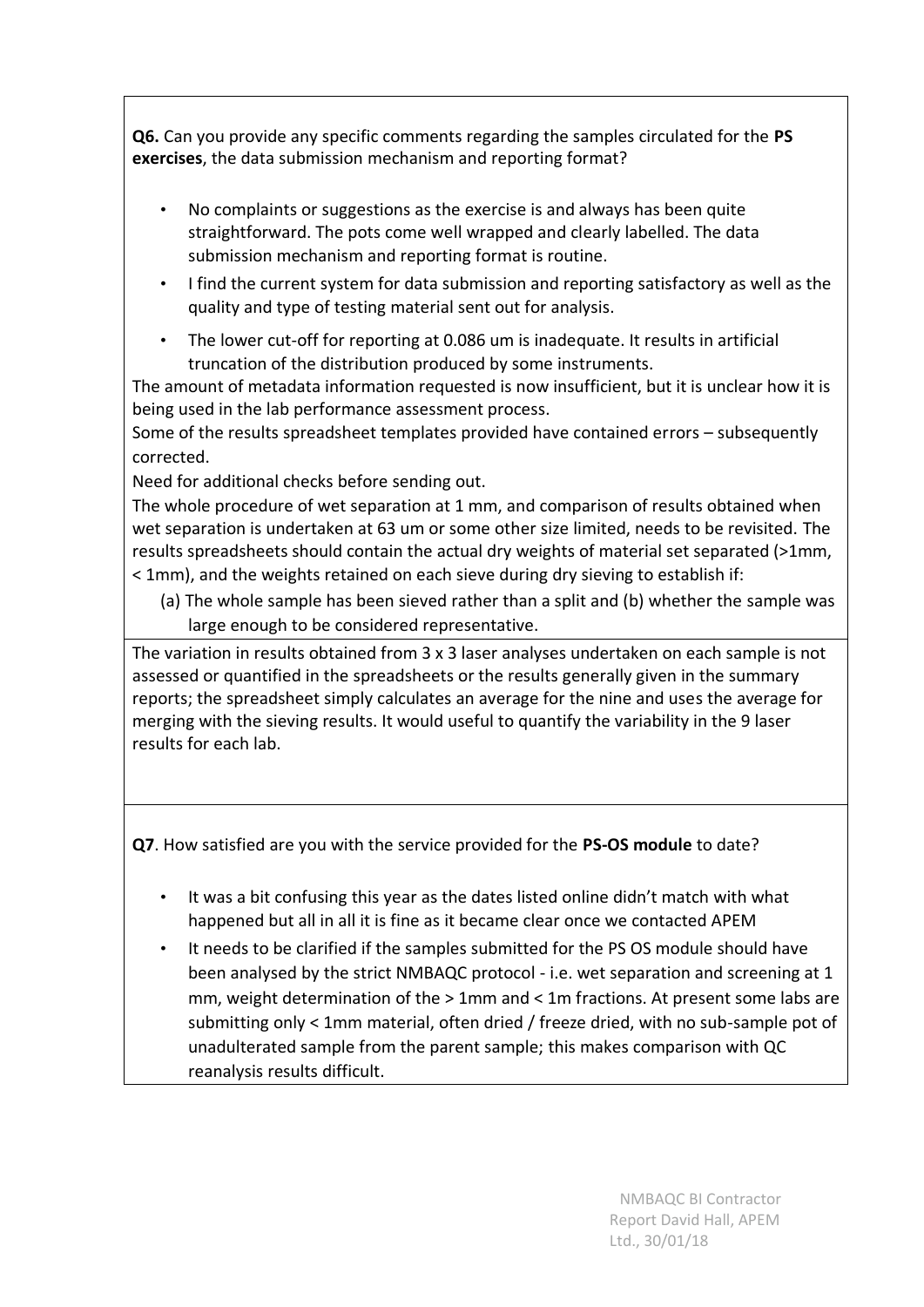**Q8**. Can you provide and specific comments regarding the **PS-OS exercises**, e.g. sample/data requirements, data submission mechanism and reporting format?

• We find it a little bit challenging finding a large enough collection of samples to send off as our work usually does not involve the 1mm split with retention of the <1mm fraction. Most of our work as of late has involved a split at 63µm more often than the 1mm (as was the norm 4-5 years ago). Other than that it is fine

**Q9**. Please add any further comments for the attention of the NMBAQC Committee below. For example, workshop ideas, suggestions for improvement, new modules, etc.

- None that we can think of.
- More regular PSA workshops similar to the one in 2009 would be advantageous. Staff members change over time so it would be good for new members of staff to go on a workshop like this to support the training they received in-house. These would also be good to act as a refresher for existing members of staff
- Some aspects of the Guidance need to be reconsidered and clarified. The October workshop should review the existing Guidance step by step and decide which elements should be retained, modified, or replaced.

Where:  $1 = not satisfied$  and  $5 = very satisfied$ .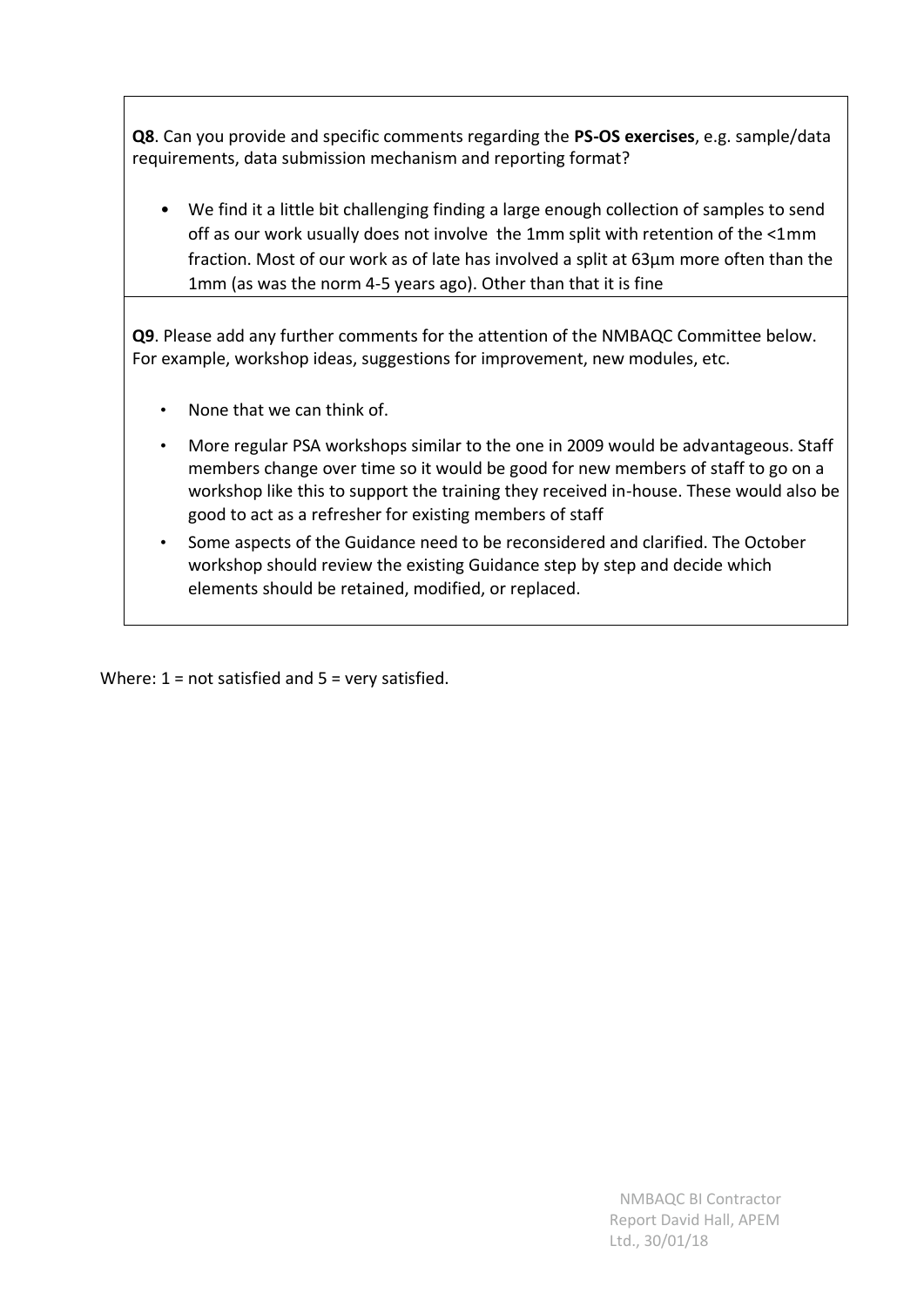<span id="page-13-0"></span>

# **NMBAQC Committee Meeting**

# **6 th February 2018, NRW Ty Cambria, Cardiff, 10:00 – 15:00**

# **BENTHIC INVERTEBRATE COMPONENT PROGRESS REPORT**

**2017-18, Year 24**

**8.**

**1. Subscriptions** 

| <b>LabCode</b> | RT53/54      | <b>LR22</b>              | OS65/66/67               |
|----------------|--------------|--------------------------|--------------------------|
| <b>BI_2401</b> | $\mathbf{1}$ | $\mathbf 1$              | $\mathbf{1}$             |
| <b>BI_2402</b> | $\mathbf 1$  | $\mathbf{1}$             | $\mathbf{1}$             |
| <b>BI_2403</b> | $\mathbf 1$  | $\mathbf{1}$             | $\mathbf 1$              |
| <b>BI_2404</b> | $\mathbf{1}$ | $\mathbf 1$              | $\mathbf{1}$             |
| <b>BI_2405</b> | $\mathbf{1}$ | $\mathbf{1}$             | $\mathbf 1$              |
| <b>BI_2406</b> | $\mathbf{1}$ | $\frac{1}{2}$            | $\mathbf 1$              |
| <b>BI_2407</b> | $\mathbf{1}$ |                          | $\mathbf{1}$             |
| <b>BI_2408</b> | $\mathbf 1$  |                          | $\overline{\phantom{a}}$ |
| <b>BI_2409</b> | $\mathbf{1}$ |                          | $\mathbf{1}$             |
| <b>BI_2410</b> | $\mathbf{1}$ | $\overline{\phantom{0}}$ | $\overline{\phantom{a}}$ |
| BI_2411        | $\mathbf{1}$ |                          | $\overline{\phantom{m}}$ |
| <b>BI_2412</b> | $\mathbf{1}$ | $\frac{1}{2}$            | $\blacksquare$           |
| <b>BI_2413</b> | 1 (RT53)     |                          |                          |
| <b>BI_2414</b> | $\mathbf{1}$ | $\overline{a}$           | $\blacksquare$           |
| <b>BI_2415</b> | $\mathbf{1}$ |                          |                          |
| <b>BI_2416</b> | $\mathbf{1}$ | $\mathbf 1$              | $\overline{\phantom{a}}$ |
| <b>BI_2417</b> | $\mathbf{1}$ |                          | $\mathbf 1$              |
| <b>BI_2418</b> | $\mathbf{1}$ | $\frac{1}{2}$            | $\mathbf 1$              |
| <b>BI_2419</b> | $\mathbf{1}$ | $\overline{\phantom{m}}$ | $\mathbf 1$              |
| <b>BI_2420</b> | $\mathbf{1}$ |                          | $\frac{1}{2}$            |
| <b>BI_2421</b> | $\mathbf{1}$ |                          |                          |
| <b>BI_2422</b> | $\mathbf{1}$ | $\mathbf 1$              | $\mathbf 1$              |
| <b>BI_2423</b> | $\mathbf{1}$ |                          | $\mathbf{1}$             |
| <b>BI_2424</b> | $\mathbf{1}$ | $\overline{\phantom{a}}$ | $\blacksquare$           |
| <b>BI_2425</b> | ۰            | $\overline{\phantom{a}}$ | $\mathbf 1$              |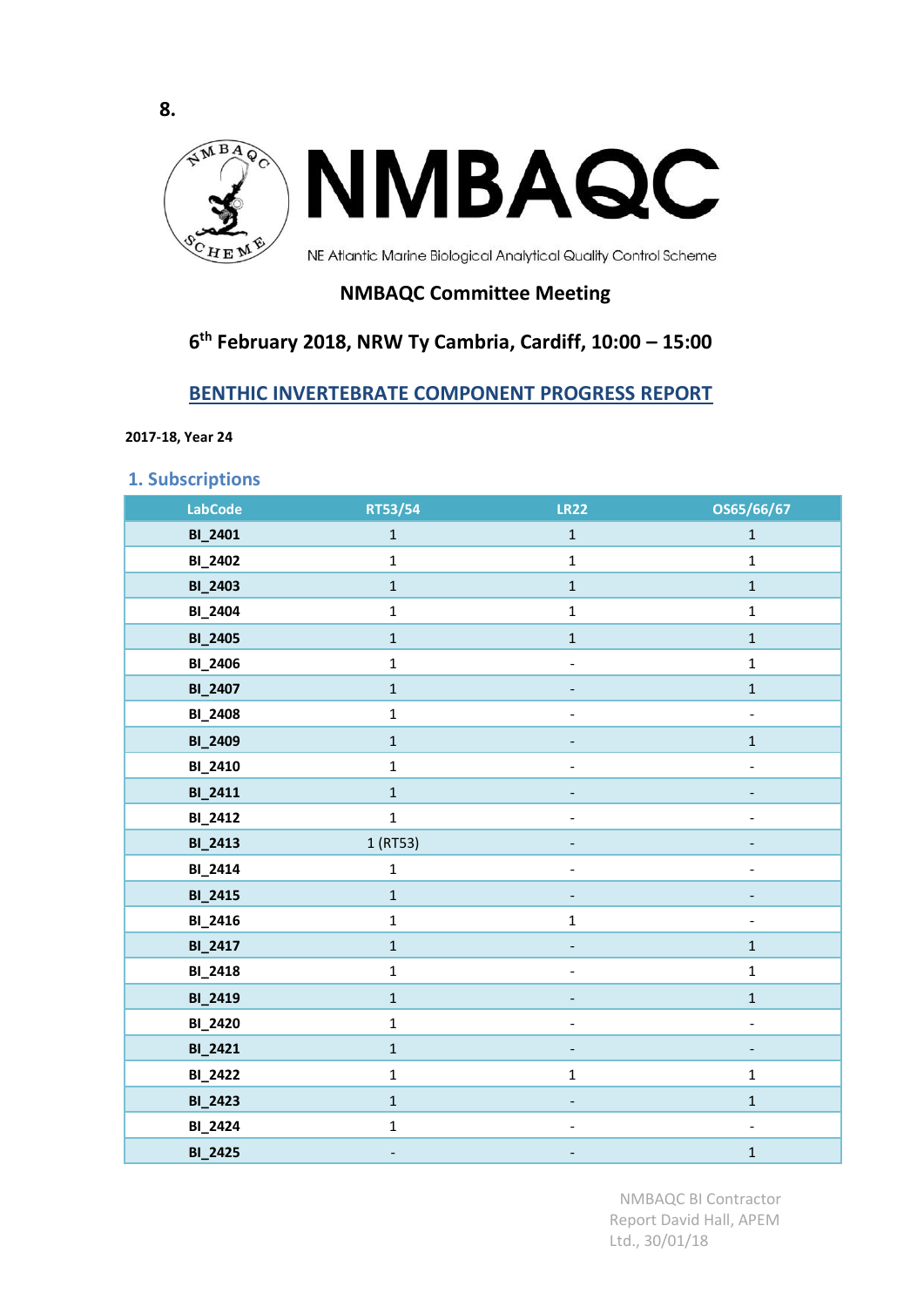| <b>BI_2432</b> |                          |                          | $\mathbf 1$  |
|----------------|--------------------------|--------------------------|--------------|
| <b>BI_2433</b> | -                        | $\overline{\phantom{a}}$ | $\mathbf 1$  |
| <b>BI_2434</b> | $\overline{\phantom{a}}$ | $\overline{\phantom{a}}$ | $\mathbf 1$  |
| <b>BI_2435</b> |                          |                          | $\mathbf 1$  |
| <b>BI_2436</b> |                          |                          | $\mathbf 1$  |
| <b>BI_2437</b> |                          |                          | $\mathbf 1$  |
| <b>BI_2438</b> |                          |                          | $\mathbf 1$  |
| <b>BI_2439</b> |                          |                          | $\mathbf 1$  |
| <b>BI_2440</b> |                          |                          | $\mathbf 1$  |
| <b>BI_2441</b> |                          |                          | $\mathbf 1$  |
| <b>BI_2442</b> |                          |                          | $\mathbf{1}$ |
| <b>BI_2443</b> |                          |                          | $\mathbf 1$  |
| <b>BI_2444</b> |                          | $\overline{a}$           | $\mathbf 1$  |
| <b>BI_2445</b> |                          |                          | $\mathbf 1$  |
| <b>BI_2446</b> | $\overline{a}$           | $\blacksquare$           | $\mathbf 1$  |
| <b>BI_2447</b> | -                        | $\overline{\phantom{a}}$ | $\mathbf 1$  |
| <b>BI_2448</b> | $\overline{\phantom{a}}$ | $\overline{\phantom{a}}$ | $\mathbf 1$  |
|                |                          |                          |              |
|                | 24/23                    | $\overline{\mathbf{z}}$  | 31           |

# **2. 2017-2018, Year 24 Operations**

| <b>Exercise</b> | <b>Status</b>                                                                                                                                                                                                                         | <b>Returns / Comments</b>                                                                                                                     |
|-----------------|---------------------------------------------------------------------------------------------------------------------------------------------------------------------------------------------------------------------------------------|-----------------------------------------------------------------------------------------------------------------------------------------------|
| <b>RT53</b>     | Specimens distributed 10/07/17;<br>Submission deadline passed 08/09/17;<br>Interim reports issued 27/09/17;<br>Ring Test Bulletin issued 20/11/17;<br><b>Exercise complete</b>                                                        | <b>General Ring Test;</b><br>23 out of 24 returns received; 1 lab<br>did not participate.                                                     |
| <b>RT54</b>     | Specimens distributed 13/10/17;<br>Submission deadline passed 10/01/18<br>(extended due to literature updates);<br>Interim reports to be issued 09/02/18;<br>Ring test Bulletin to be issued 09/03/18;<br><b>Exercise in progress</b> | Targeted Ring Test (Spionidae); 21<br>out of 23 returns received; 2 labs<br>did not participate.                                              |
| <b>LR22</b>     | Request for specimens distributed 10/07/17;<br>Submission deadline passed 31/08/17;<br>LR Module Summary Report to be issued<br>02/03/18;<br><b>Exercise in progress</b>                                                              | General;<br>4 out of 7 returns received; 1 lab<br>granted a submission extension to<br>end Dec - specimens in transit; 4<br>reported to date. |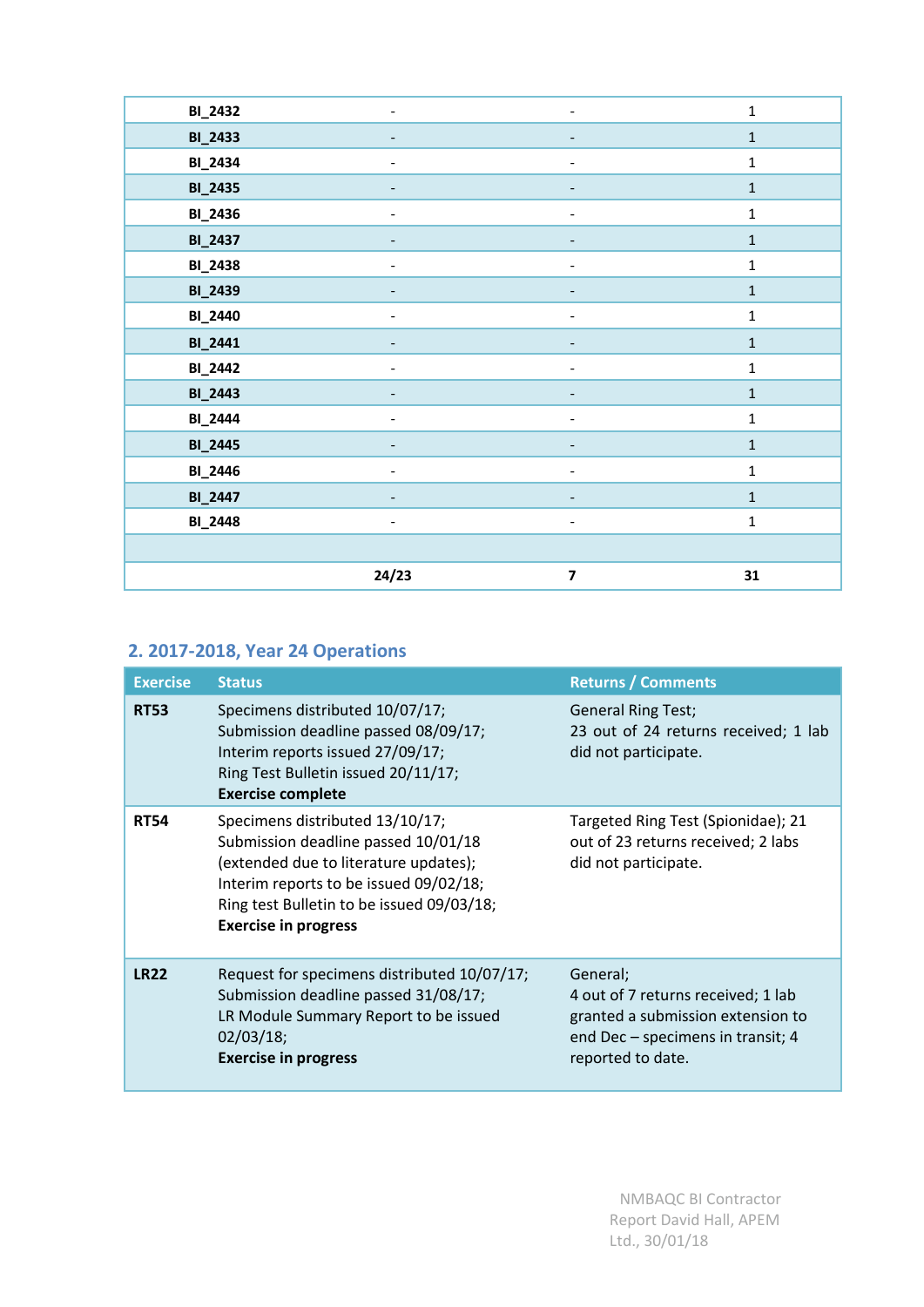| Samples requested 10/07/17;<br>OS65-67<br>Data submission deadline passed 31/07/17;<br>Sample submission deadline passed 31/08/17;<br>Extension deadline (CMA labs) Feb/March 2018;<br>Interim report final deadline 02/03/18 (excl.<br>CMA extension samples);<br>OS Module Summary Report deadline 30/03/18<br>(excl. CMA extension samples); Exercises<br>in progress | 21 out of 31 data/lists of samples<br>received; 10 datasets outstanding,<br>including 9 CMA agreed deadline<br>extensions; 21 out of 31 datasets<br>received & samples requested; 63<br>out of 63 requested samples<br>received, including 6 samples for<br>external audit; 9 sets of samples (27<br>samples) reported, to date. |
|--------------------------------------------------------------------------------------------------------------------------------------------------------------------------------------------------------------------------------------------------------------------------------------------------------------------------------------------------------------------------|----------------------------------------------------------------------------------------------------------------------------------------------------------------------------------------------------------------------------------------------------------------------------------------------------------------------------------|
|--------------------------------------------------------------------------------------------------------------------------------------------------------------------------------------------------------------------------------------------------------------------------------------------------------------------------------------------------------------------------|----------------------------------------------------------------------------------------------------------------------------------------------------------------------------------------------------------------------------------------------------------------------------------------------------------------------------------|

### **3. Issues arising**

The next version of the NMBAQC Standard Taxonomic Literature List will soon be available for circulation to all 2017/18 (Yr24) Benthic Invertebrate participants.

MESL are leaving the Scheme due to closure of the company at the end of February.

### **4. Taxonomic Workshop for Beginners**

The next taxonomic workshop for beginners will be held at APEM's Letchworth laboratory from 5<sup>th</sup> to 9<sup>th</sup> March 2018. Fifteen participants have expressed interest in attending. The course will include a demonstration of initial sample processing methods (biota extraction), as these represent the cause of the majority of failed samples in the Own Sample Module.

### **5. Outstanding issues**

Remedial actions are continuing to be tracked from 2013/14 (Year 20) and are summarised at the end of this report. Forty-five failed Own Samples remain without completed remedial actions; four samples from Year 20 (2013/14) have successfully completed remedial actions since the last committee meeting. However a number of the historical samples are very unlikely to be progressed any further.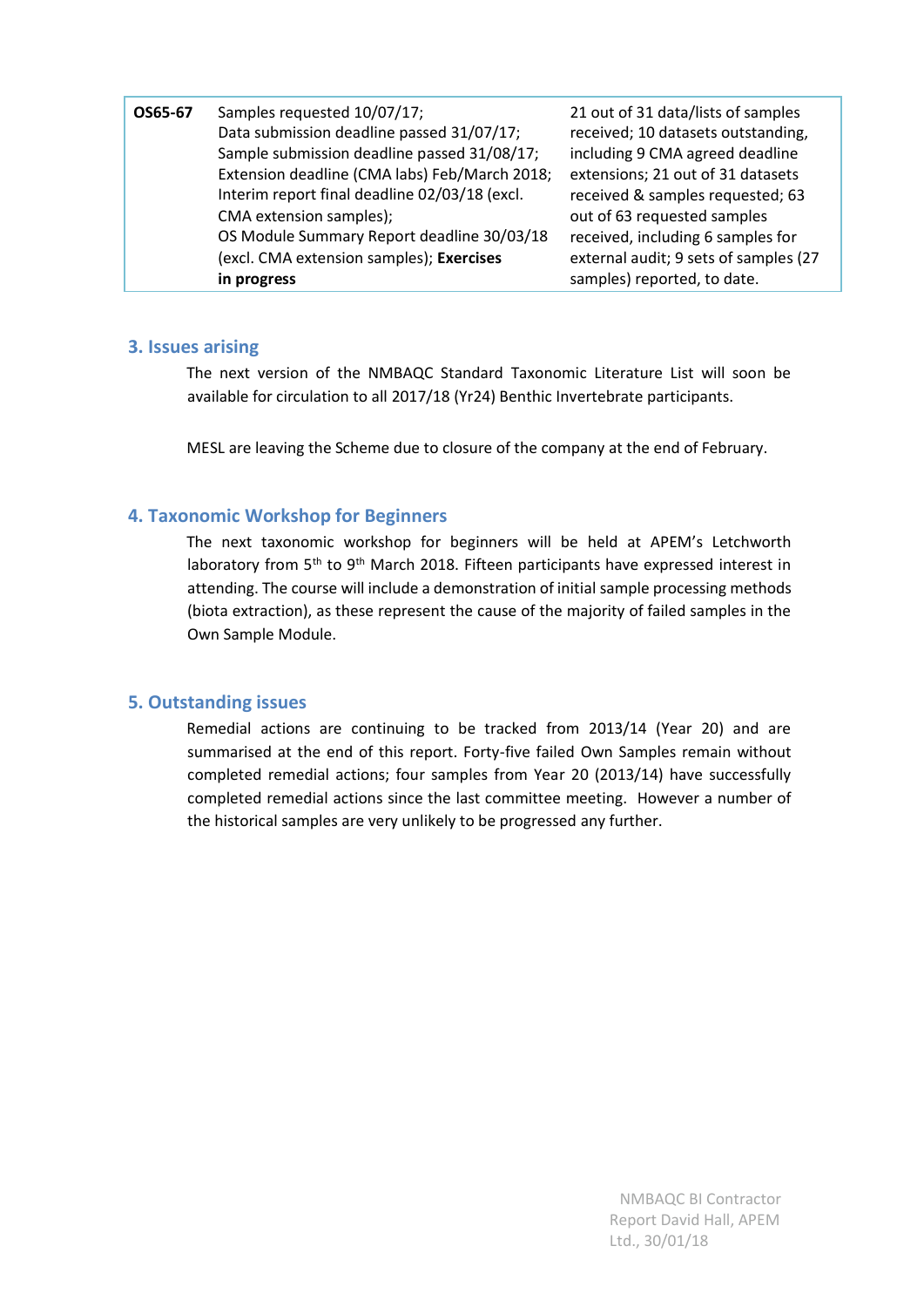# **Remedial Action**

### **Year 20 (2013/2014)**

|                |               |                          | <b>OS53</b><br><b>OS54</b> |                          |                          |                          | <b>OS55</b>              |
|----------------|---------------|--------------------------|----------------------------|--------------------------|--------------------------|--------------------------|--------------------------|
| Lab code       | OS reported   | <b>Score</b>             | <b>RA</b>                  | <b>Score</b>             | <b>RA</b>                | Score                    | <b>RA</b>                |
| <b>BI 2016</b> | 18 March 2015 | 88.213                   | RA completed 8/4/15        | 85.482                   | <b>RA</b> outstanding    | $\overline{\phantom{0}}$ | $\overline{\phantom{0}}$ |
| BI_2017        | 27 March 2015 | $\overline{\phantom{a}}$ | $\overline{\phantom{a}}$   | $\overline{\phantom{a}}$ | $\overline{\phantom{a}}$ | 70.588                   | RA outstanding           |
| <b>BI 2019</b> | 25 March 2015 | $\overline{\phantom{a}}$ | $\overline{\phantom{a}}$   | 78.431                   | <b>RA</b> outstanding    | 78.161                   | RA outstanding           |
| <b>BI 2033</b> | 27 March 2015 | 43.478                   | RA outstanding             | 63.768                   | RA outstanding           | 69.333                   | RA outstanding           |
| <b>BI 2056</b> | 30 March 2015 | 63.758                   | RA outstanding             | 71.795                   | <b>RA</b> outstanding    | 88.446                   | RA outstanding           |
| <b>BI_2058</b> | 25 March 2015 | $\overline{\phantom{a}}$ | $\overline{\phantom{a}}$   | 66.667                   | RA outstanding           | $\overline{\phantom{a}}$ |                          |
| <b>BI 2059</b> | 30 March 2015 | 84.058                   | RA outstanding             | $\overline{\phantom{a}}$ | $\overline{\phantom{a}}$ | 85.714                   | RA outstanding           |
| <b>BI 2071</b> | 19 May 2015   | 15.942                   | RA outstanding             | 40.945                   | <b>RA</b> outstanding    | 49.505                   | RA outstanding           |

### **\*NB – Outstanding remedial action includes 2 CMA labs that sub-contract analysis**

**Year 2014/2015 (Year 21)**

|                |             | <b>OS56</b> |                                                              | <b>OS57</b>  |                                                              |              | <b>OS58</b> |
|----------------|-------------|-------------|--------------------------------------------------------------|--------------|--------------------------------------------------------------|--------------|-------------|
| Lab code       | OS reported | Score       | <b>RA</b>                                                    | <b>Score</b> | <b>RA</b>                                                    | <b>Score</b> | <b>RA</b>   |
| <b>BI_2106</b> | 14 May 2015 | 72.607      | RA undertaken; unable to<br>evaluate as residue<br>discarded | 52.174       | RA undertaken; unable to<br>evaluate as residue<br>discarded |              |             |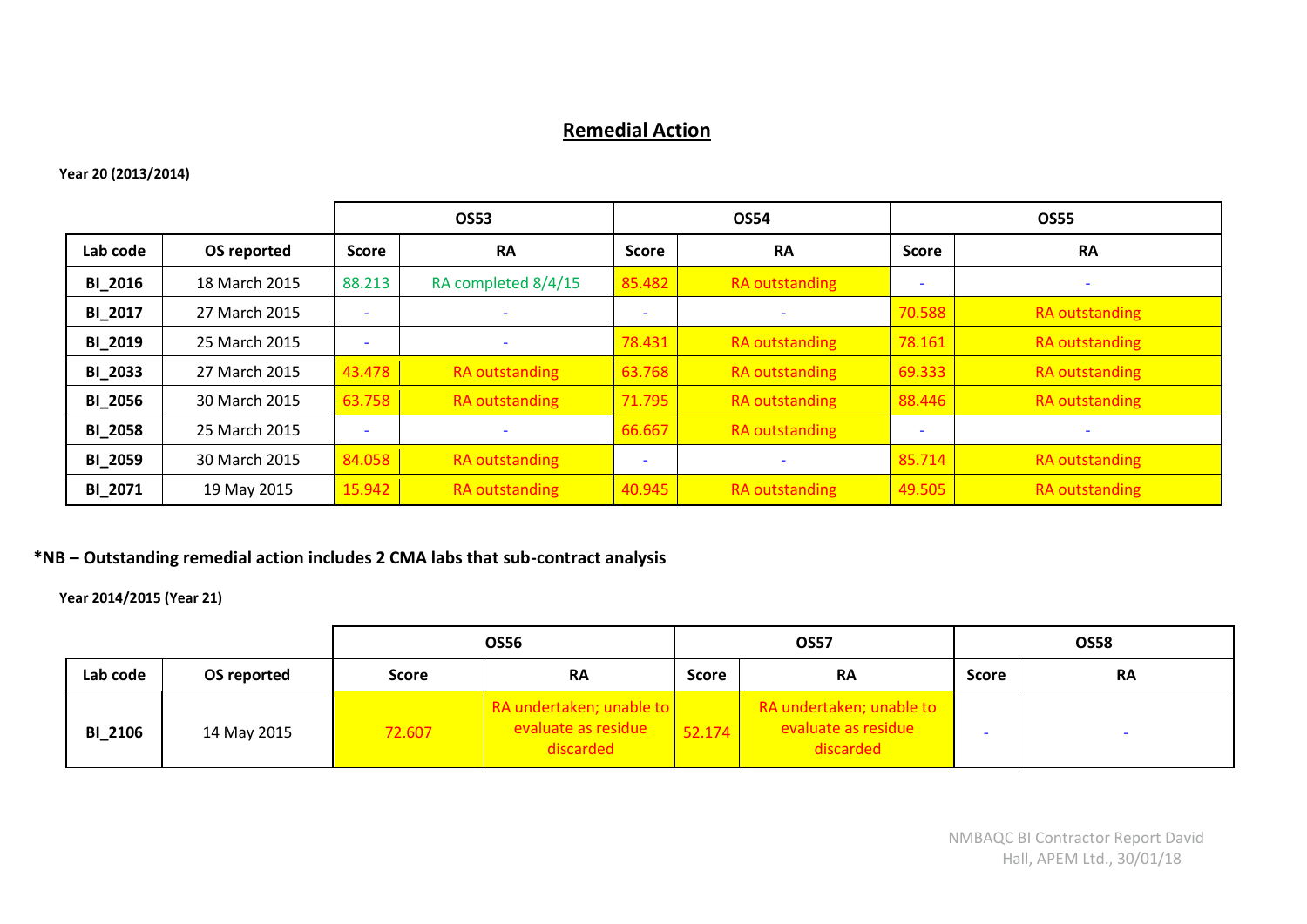| <b>BI_2118</b> | 26 May 2015       |                        |                                                                                  | 55.039                   | RA outstanding                                                         |             |                                                                        |
|----------------|-------------------|------------------------|----------------------------------------------------------------------------------|--------------------------|------------------------------------------------------------------------|-------------|------------------------------------------------------------------------|
| <b>BI_2121</b> | 26 May 2015       |                        |                                                                                  | 78.987                   | RA outstanding                                                         | 89.431      | RA outstanding                                                         |
| <b>BI_2126</b> | 24 April 2015     | 89.320                 | <b>RA</b> outstanding                                                            | 82.784                   | RA outstanding                                                         | 78.008      | RA outstanding                                                         |
| <b>BI_2127</b> | 15 May 2015       | 68.803                 | RA completed 24/08/15<br>(without APEM<br>agreement) - TO BE<br><b>EVALUATED</b> | 63.106                   | RA completed 24/08/15<br>(without APEM agreement)<br>- TO BE EVALUATED | 55.738      | RA completed 24/08/15<br>(without APEM agreement)<br>- TO BE EVALUATED |
| <b>BI_2128</b> | 19 May 2015       | 85.584 (from<br>76.43) | <b>Specimens reviewed</b><br>May 2016; RA<br>outstanding                         | 87.879                   | RA outstanding                                                         | 76.471      | <b>Specimens reviewed May</b><br>2016; RA outstanding                  |
| <b>BI_2131</b> | 24 September 2015 |                        |                                                                                  |                          |                                                                        | 75.000      | <b>RA</b> outstanding                                                  |
| <b>BI_2132</b> | 26 May 2015       |                        |                                                                                  | $\overline{\phantom{a}}$ |                                                                        | <b>FAIL</b> | <b>RA</b> outstanding                                                  |
| <b>BI_2133</b> | 29 September 2015 | 83.426                 | <b>RA</b> outstanding                                                            |                          |                                                                        |             |                                                                        |

**\*NB – Outstanding remedial action includes 5 CMA labs that sub-contract analysis (or CMA samples submitted under a contractor's subscription)** 

**Year 2015/2016 (Year 22)**

|          |             |              | <b>OS59</b> |              | <b>OS60</b> |              | OS61<br>_ _ _ |
|----------|-------------|--------------|-------------|--------------|-------------|--------------|---------------|
| Lab code | OS reported | <b>Score</b> | <b>RA</b>   | <b>Score</b> | <b>RA</b>   | <b>Score</b> | <b>RA</b>     |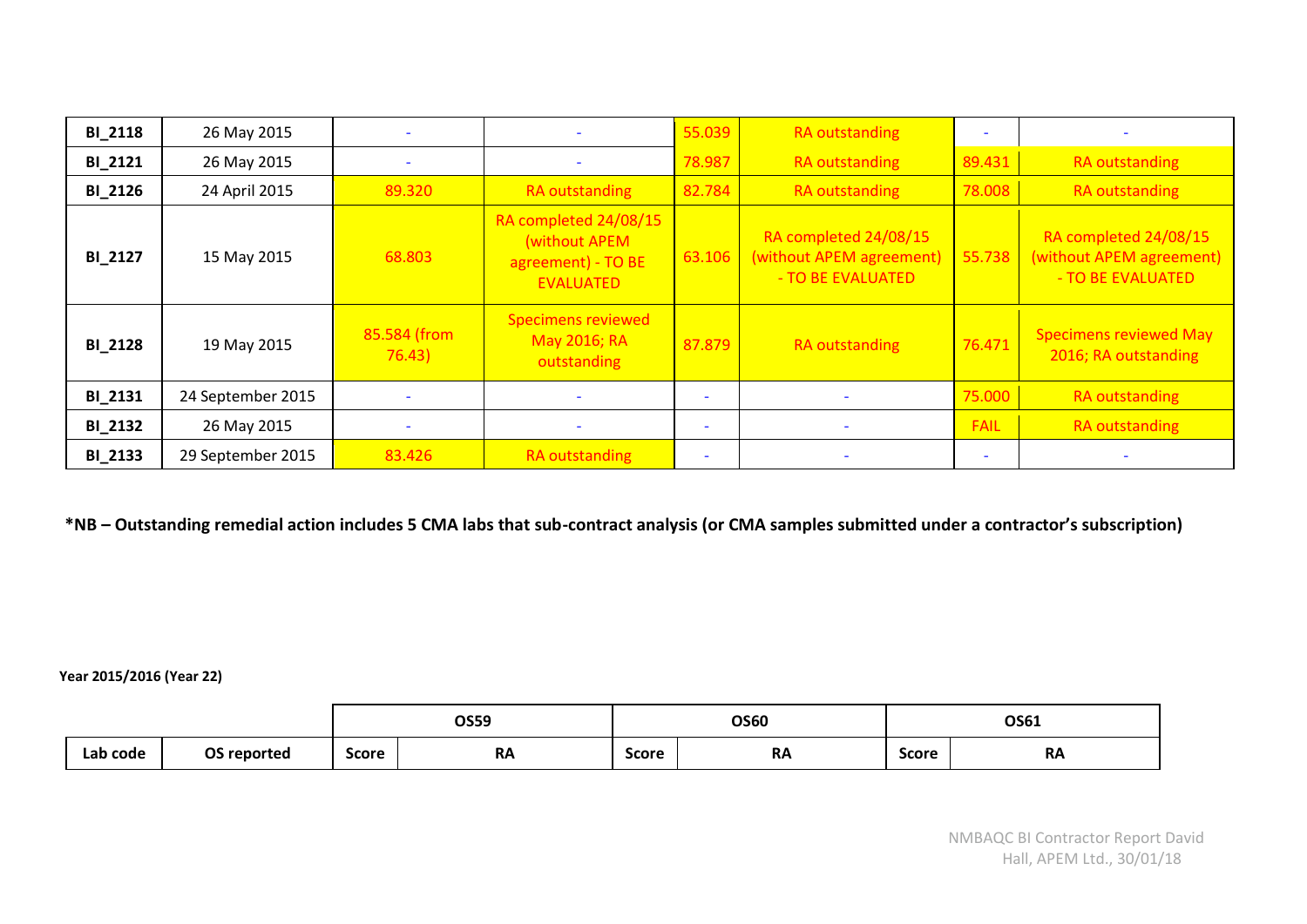| <b>BI_2203</b> | 18 December 2015 | 6.48   | RA outstanding                                               | 0.300  | RA outstanding | $\Omega$ | <b>RA</b> outstanding |
|----------------|------------------|--------|--------------------------------------------------------------|--------|----------------|----------|-----------------------|
| <b>BI_2205</b> | 23 March 2016    | 86.588 | RA undertaken; unable to<br>evaluate as residue<br>discarded |        |                |          |                       |
| <b>BI 2213</b> | 05 January 2016  |        |                                                              | 85.623 | RA outstanding | 85.106   | <b>RA outstanding</b> |
| <b>BI 2239</b> | 06 January 2016  | 72.165 | RA outstanding                                               | 85.625 | RA outstanding | 89.971   | <b>RA</b> outstanding |

**\*NB – Outstanding remedial action includes 2 CMA labs that sub-contract analysis (or CMA samples submitted under a contractor's subscription)** 

# **Year 2016/2017 (Year 23)**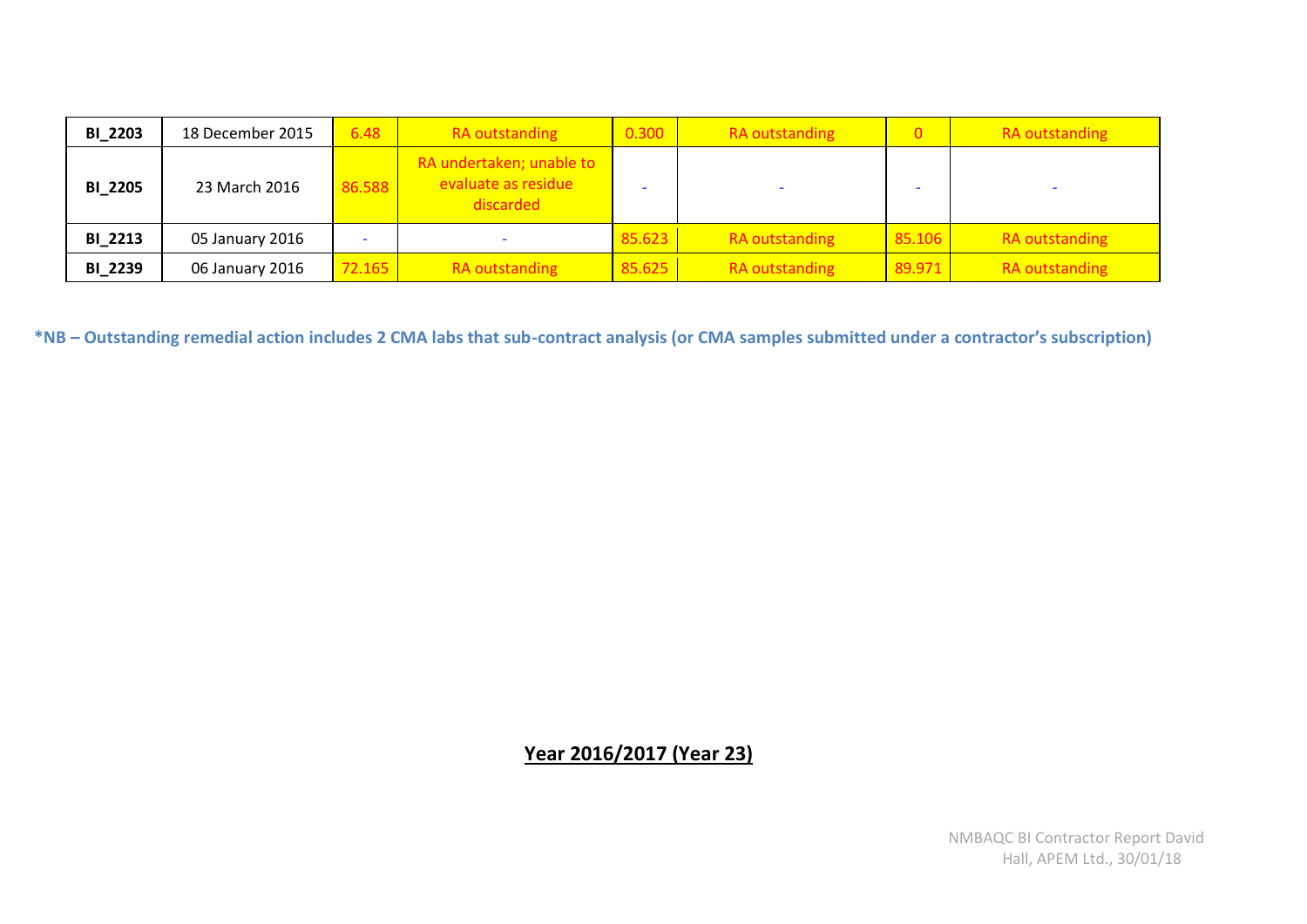|                |                |                          | <b>OS62</b><br>OS63   |                          | OS64                  |                          |                          |
|----------------|----------------|--------------------------|-----------------------|--------------------------|-----------------------|--------------------------|--------------------------|
| Lab code       | OS reported    | <b>Score</b>             | <b>RA</b>             | <b>Score</b>             | <b>RA</b>             | <b>Score</b>             | <b>RA</b>                |
| <b>BI_2331</b> | 18 August 2016 | $\overline{\phantom{a}}$ |                       | 82.819                   | <b>RA</b> outstanding | 83.186                   | <b>RA</b> outstanding    |
| BI_2346        | 18 August 2016 | 78.095                   | <b>RA</b> outstanding | $\overline{\phantom{0}}$ |                       | $\overline{\phantom{0}}$ | $\overline{\phantom{0}}$ |

# **Year 2017/2018 (Year 24)**

|          |             | <b>OS65</b>  |                                                                                                                                            | OS66         |           | <b>OS67</b>  |           |
|----------|-------------|--------------|--------------------------------------------------------------------------------------------------------------------------------------------|--------------|-----------|--------------|-----------|
| Lab code | OS reported | <b>Score</b> | <b>RA</b>                                                                                                                                  | <b>Score</b> | <b>RA</b> | <b>Score</b> | <b>RA</b> |
|          |             |              | Exercises in progress. 2 failed samples from 2 different participants to date; both have now passed following successful remedial actions. |              |           |              |           |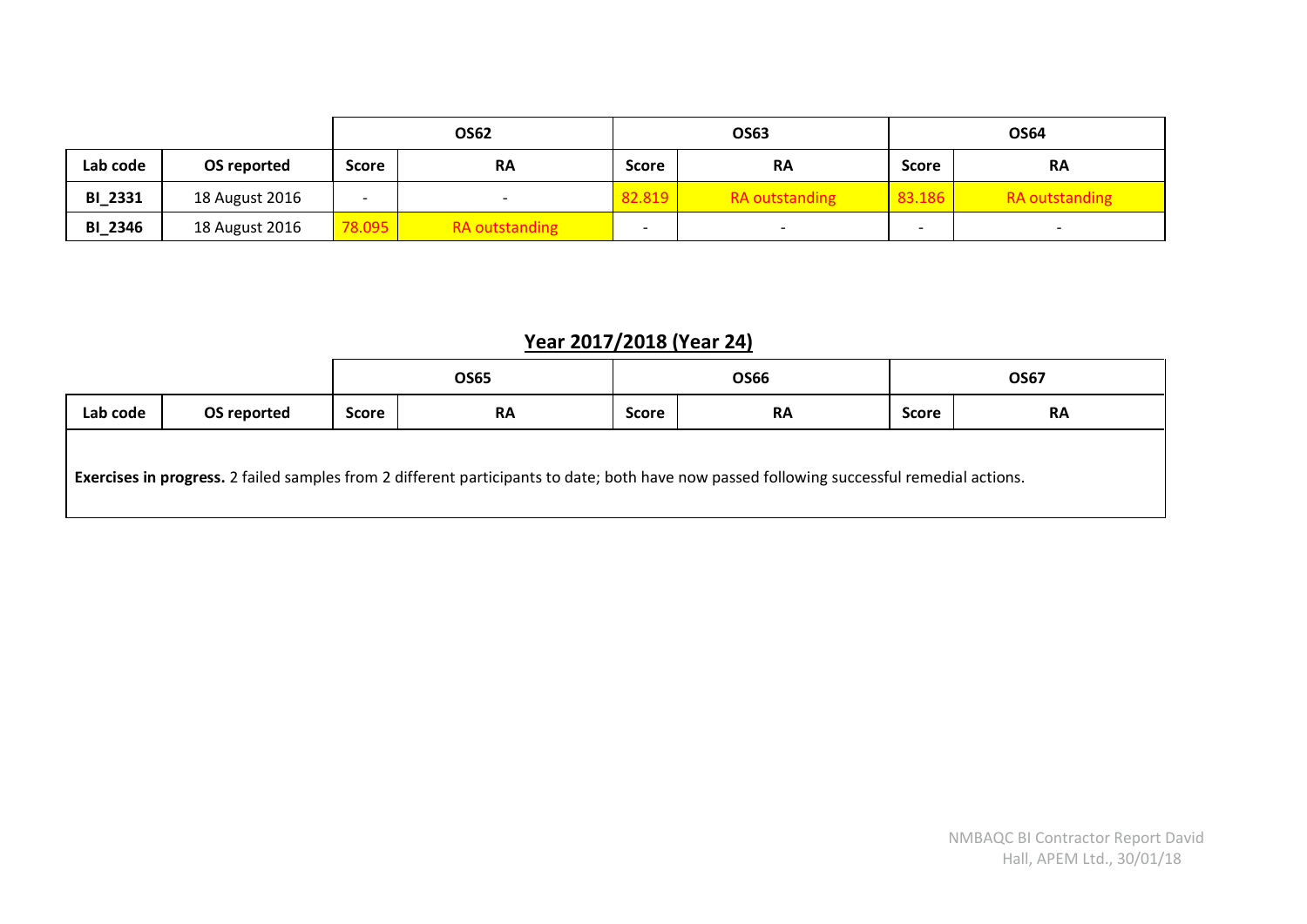

# **Invertebrate Component 2017-2018 Timetable (Scheme**

# **Year 24)**

| <b>Module / Exercise</b> | Event                                                       | <b>Date</b>                            |
|--------------------------|-------------------------------------------------------------|----------------------------------------|
| RT53 - General           | Samples distributed                                         | 10/07/17                               |
|                          | Results deadline                                            | 08/09/17                               |
|                          | Interim reports                                             | 22/09/17                               |
|                          | Final report                                                | 10/11/17                               |
|                          |                                                             |                                        |
| RT54 - Targeted          | Samples distributed                                         | 13/10/17                               |
|                          | Results deadline                                            | 15/12/17 ext.<br>10/01/18              |
|                          | Interim reports                                             | 12/01/18 ext.<br>09/02/18              |
|                          | Final report                                                | 09/03/18                               |
|                          |                                                             |                                        |
| <b>LR22</b>              | Protocol and request for specimens distributed              | 10/07/17                               |
|                          | Specimen submission deadline                                | 31/08/17                               |
|                          | Final reports                                               | 02/03/18                               |
|                          |                                                             |                                        |
| OS65-67                  | Request for sample data distributed                         | 10/07/17                               |
|                          | Data submission deadline for sample selection               | 31/07/17                               |
|                          | Selected samples submission deadline                        | 31/08/17 ext.<br>(CMA) Feb/Mar<br>2018 |
|                          | Interim report final deadline                               | 02/03/18                               |
|                          | Final report                                                | 30/03/18                               |
|                          |                                                             |                                        |
| Workshop                 | Beginners' Taxonomic Workshop, APEM Ltd.,<br>Letchworth, UK | 05-09/03/18                            |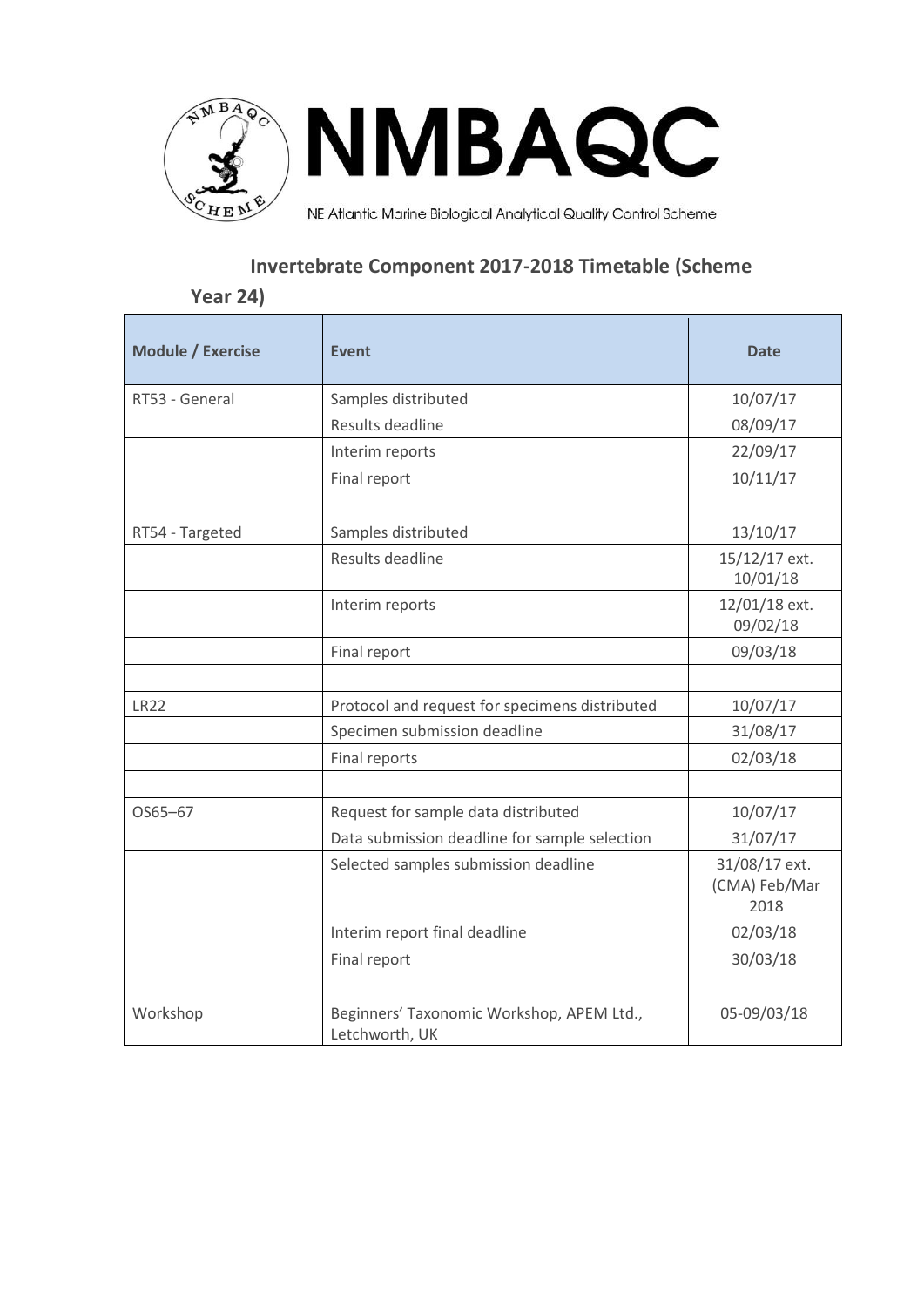<span id="page-21-0"></span>

# **Fish Component**

**Meeting Report # 37**

**Committee Meeting, 6th February 2018**

**Author: Ruth Barnich** 

Email: ruth.barnich@unicomarine.com



Thomson Unicomarine Ltd.

Date of Issue: 22 January 2018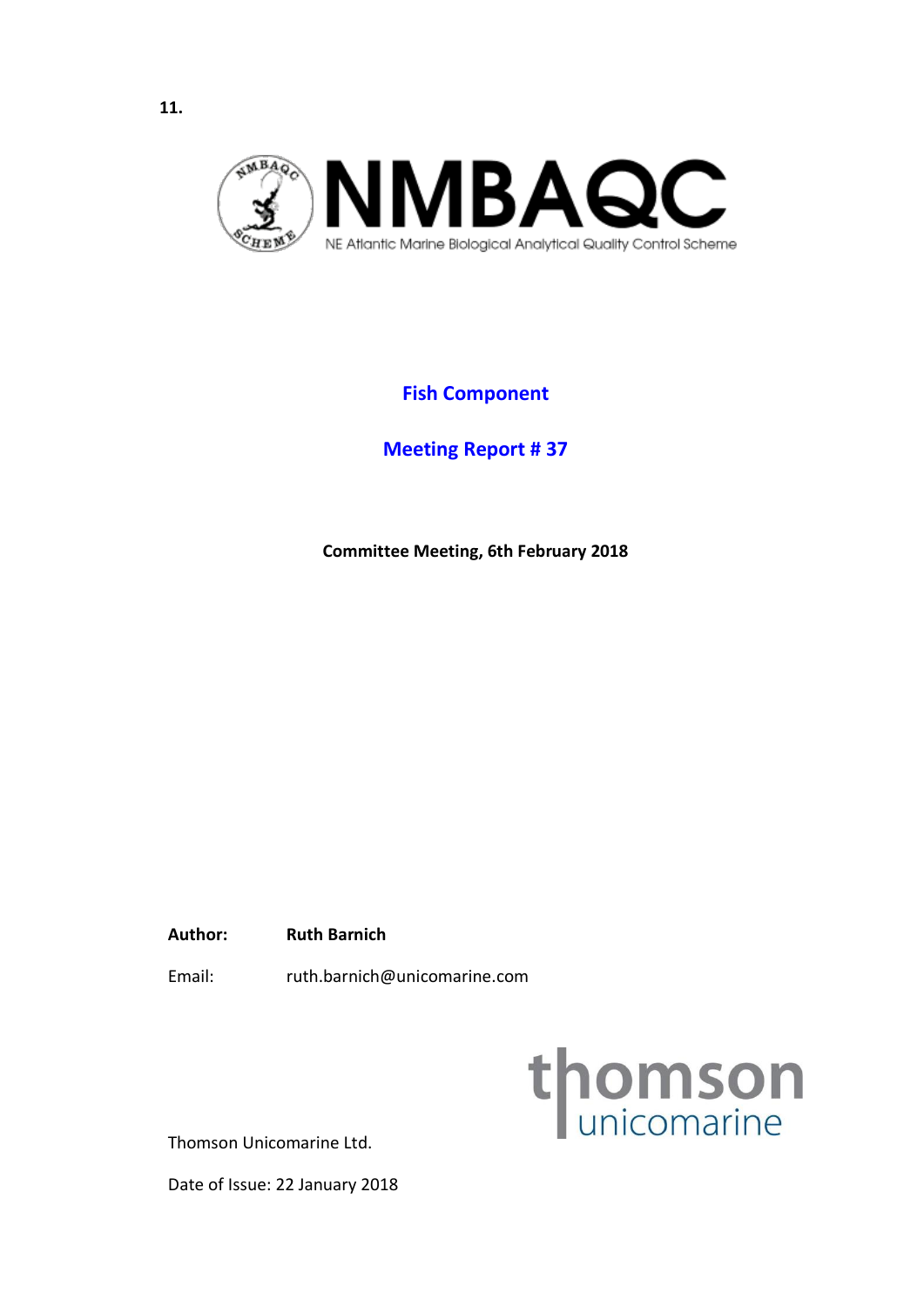## **1. Scheme Membership Details**

# **1.1 2017 / 2018 Participation**

| <b>Laboratory Code</b> | <b>Fish Reverse Ring Test</b> | <b>Fish Ring Test</b> |
|------------------------|-------------------------------|-----------------------|
|                        | F_RRT09                       | <b>F_RT11</b>         |
| F_2401                 | Υ                             | Υ                     |
| F_2402                 | Υ                             |                       |
| F_2403                 | Υ                             |                       |
| $F_2$ 2404             | $\mathsf{N}$                  |                       |
| F_2405                 | Υ                             |                       |
| F_2406                 | Υ                             | Υ                     |
| $F_2407$               | ${\sf N}$                     |                       |
| F_2408                 | Y                             |                       |
| F_2409                 | Υ                             |                       |
| F_2410                 | Υ                             |                       |
| $F_2411$               | Υ                             |                       |
| $F_2412$               |                               | Υ                     |
| $F_2413$               | Υ                             | Υ                     |
| $F_2414$               | $\overline{\phantom{0}}$      | Υ                     |
| $F_2415$               | Y.                            | N                     |
| $F_2$ 2416             |                               | Υ                     |
| $F_2417$               |                               | Υ                     |
| F_2418                 | Υ                             | Υ                     |
| F_2419                 | Υ                             | Y                     |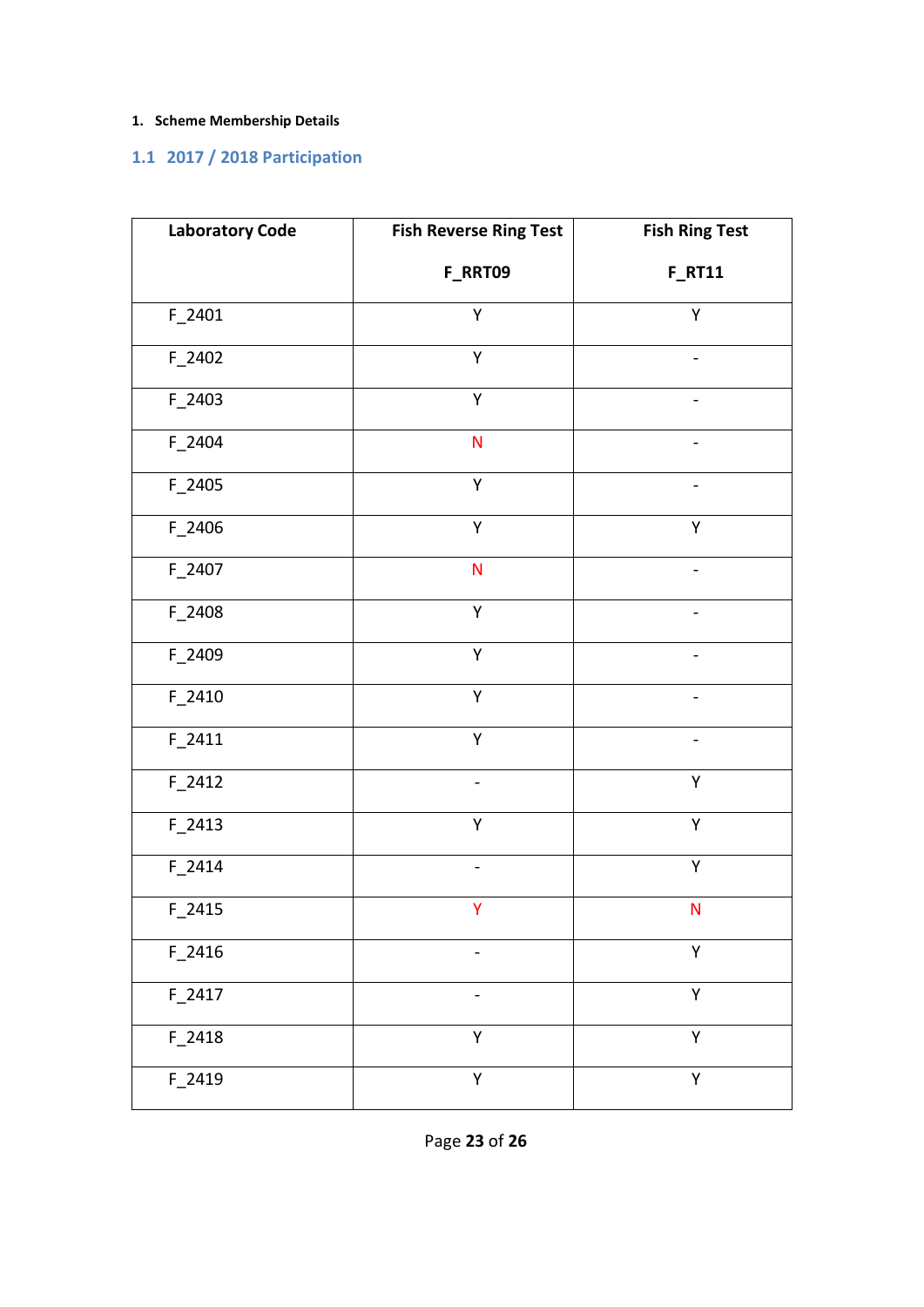| $F_2420$                 | Υ                            |        |
|--------------------------|------------------------------|--------|
| $F_2421$                 | Y                            |        |
| $F_2422$                 | $\qquad \qquad \blacksquare$ | Υ      |
| $F_2423$                 | Y                            |        |
| $F_2$ 2424               | N                            | Y      |
| $F_2425$                 | Υ                            | Υ      |
| F_2426                   | Υ                            |        |
| $F_2427$                 | $\mathsf{N}$                 |        |
|                          |                              |        |
| Total (as of 22/01/2018) | 17                           | 13     |
|                          |                              |        |
| Original subscription    | 22                           | $12\,$ |

### Notes on participation:

Initially 22 laboratories subscribed to the Fish Reverse Ringtest (F\_RRT09).

- Five are not participating as they did not manage to get fish. This is due to bad weather and/or lack of staff assigned to the task. Four of these laboratories are EA, one is NRW.
- One (EA) changed to participating in the Fish Ringtest (F\_RT11) instead.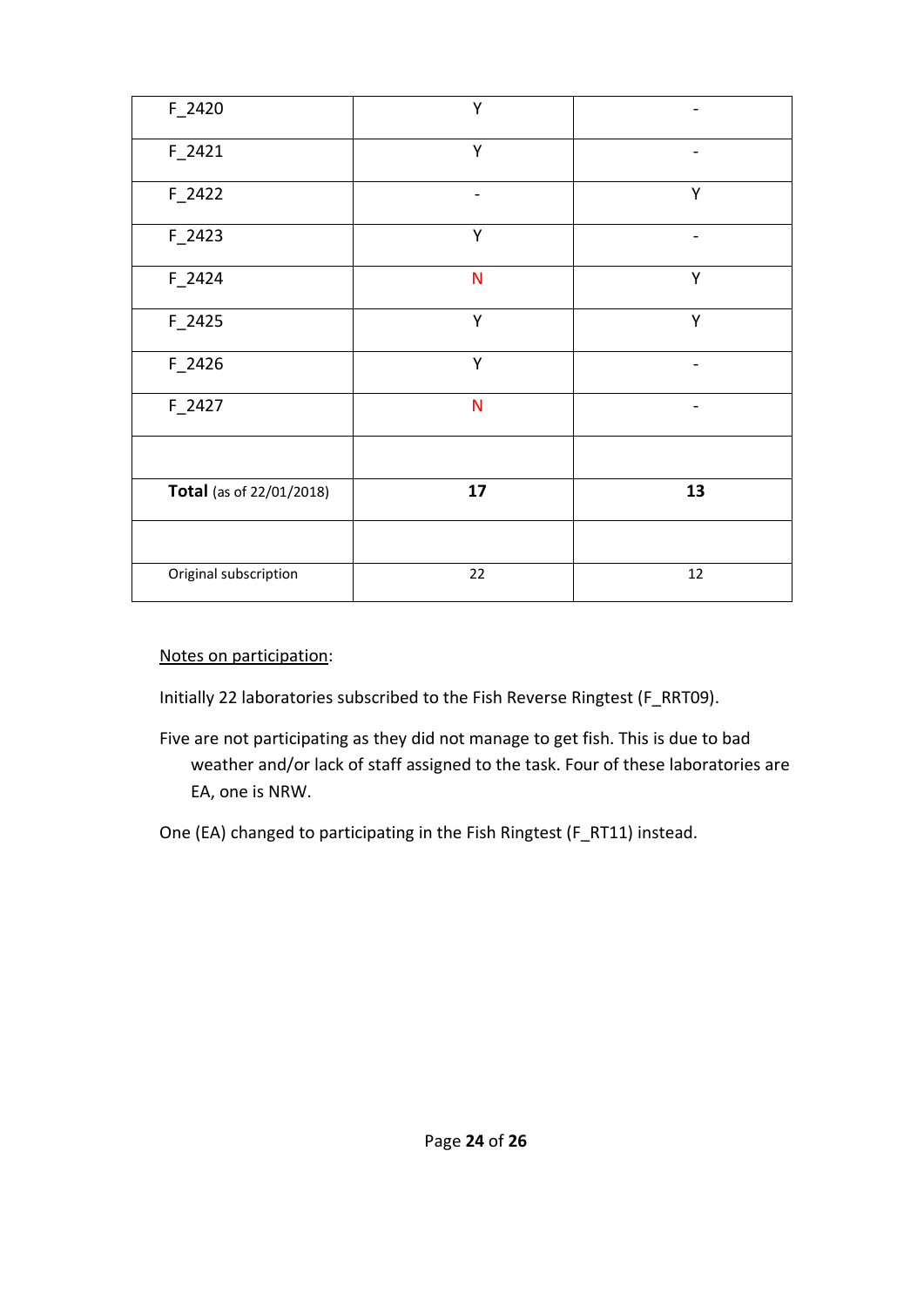### **2. Progress on circulations**

# **2.1 Scheme Year 2017/18 Fish component**

| Exercise /<br>Report | Event / Date                                                                                                   | <b>Notes</b>                                                                               |
|----------------------|----------------------------------------------------------------------------------------------------------------|--------------------------------------------------------------------------------------------|
| F RRT09              | Protocol and request for<br>specimens distributed<br>05/09/2017.<br>Completed                                  | Fifteen fish taxa to be from<br><b>NW European waters</b><br>(CSEMP where<br>appropriate). |
|                      | Fish boxes for sending RRT<br>specimens prepared and<br>distributed to participants<br>upon request. Completed |                                                                                            |
|                      | Specimen submission deadline<br>08/12/2017. Completed                                                          |                                                                                            |
|                      | Results analysed and individual<br>interim reports distributed.<br>Completed                                   |                                                                                            |
|                      | Bulletin deadline 09/03/2018.<br><b>Pending</b>                                                                |                                                                                            |
| <b>F RT11</b>        | Distribution of samples<br>05/12/2017.                                                                         | <b>General Fish Ring Test</b>                                                              |